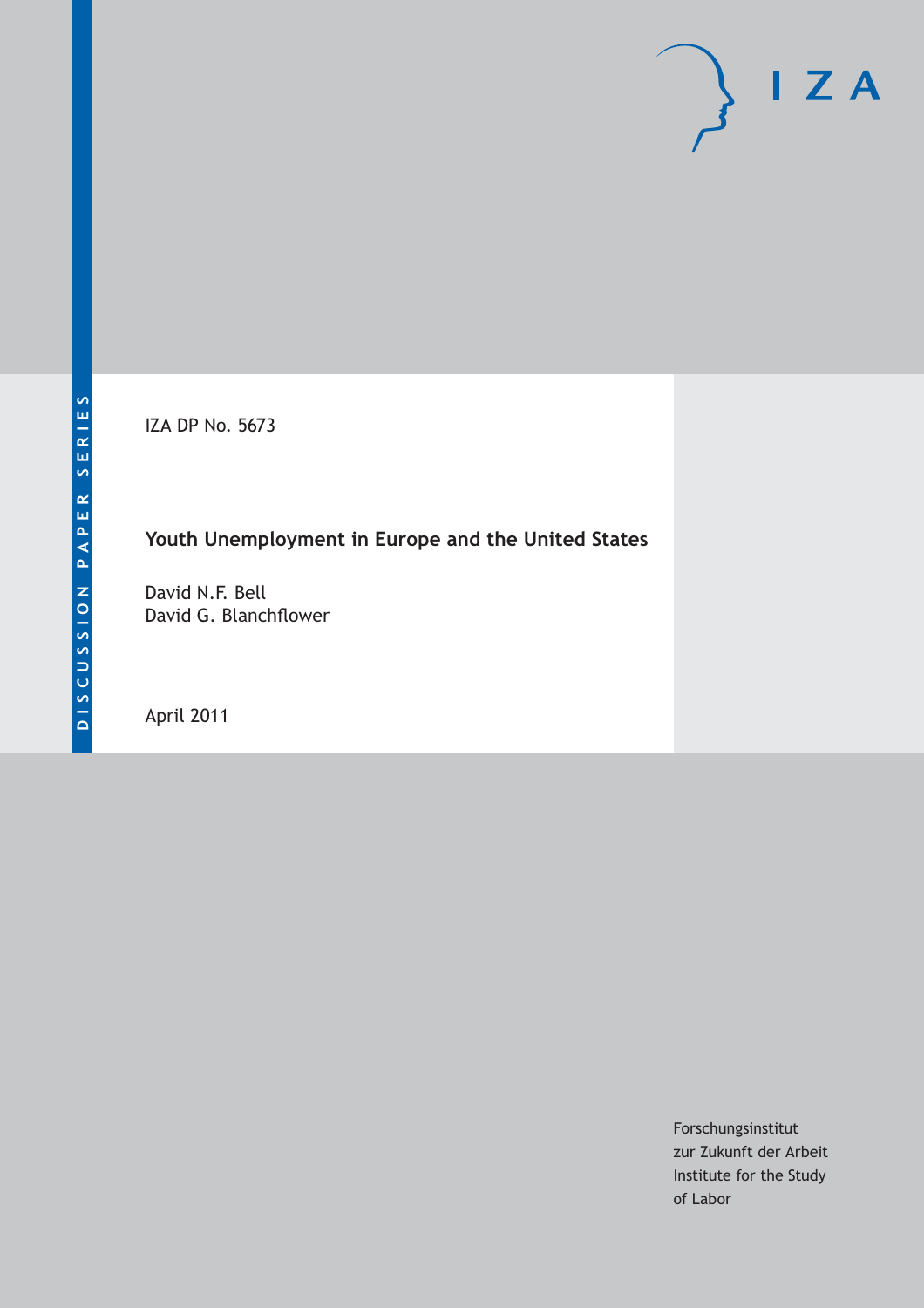# **Youth Unemployment in Europe and the United States**

### **David N.F. Bell**

*University of Stirling and IZA* 

### **David G. Blanchflower**

*Dartmouth College, University of Stirling, CESifo, NBER and IZA* 

### Discussion Paper No. 5673 April 2011

IZA

P.O. Box 7240 53072 Bonn **Germany** 

Phone: +49-228-3894-0 Fax: +49-228-3894-180 E-mail: iza@iza.org

Any opinions expressed here are those of the author(s) and not those of IZA. Research published in this series may include views on policy, but the institute itself takes no institutional policy positions.

The Institute for the Study of Labor (IZA) in Bonn is a local and virtual international research center and a place of communication between science, politics and business. IZA is an independent nonprofit organization supported by Deutsche Post Foundation. The center is associated with the University of Bonn and offers a stimulating research environment through its international network, workshops and conferences, data service, project support, research visits and doctoral program. IZA engages in (i) original and internationally competitive research in all fields of labor economics, (ii) development of policy concepts, and (iii) dissemination of research results and concepts to the interested public.

IZA Discussion Papers often represent preliminary work and are circulated to encourage discussion. Citation of such a paper should account for its provisional character. A revised version may be available directly from the author.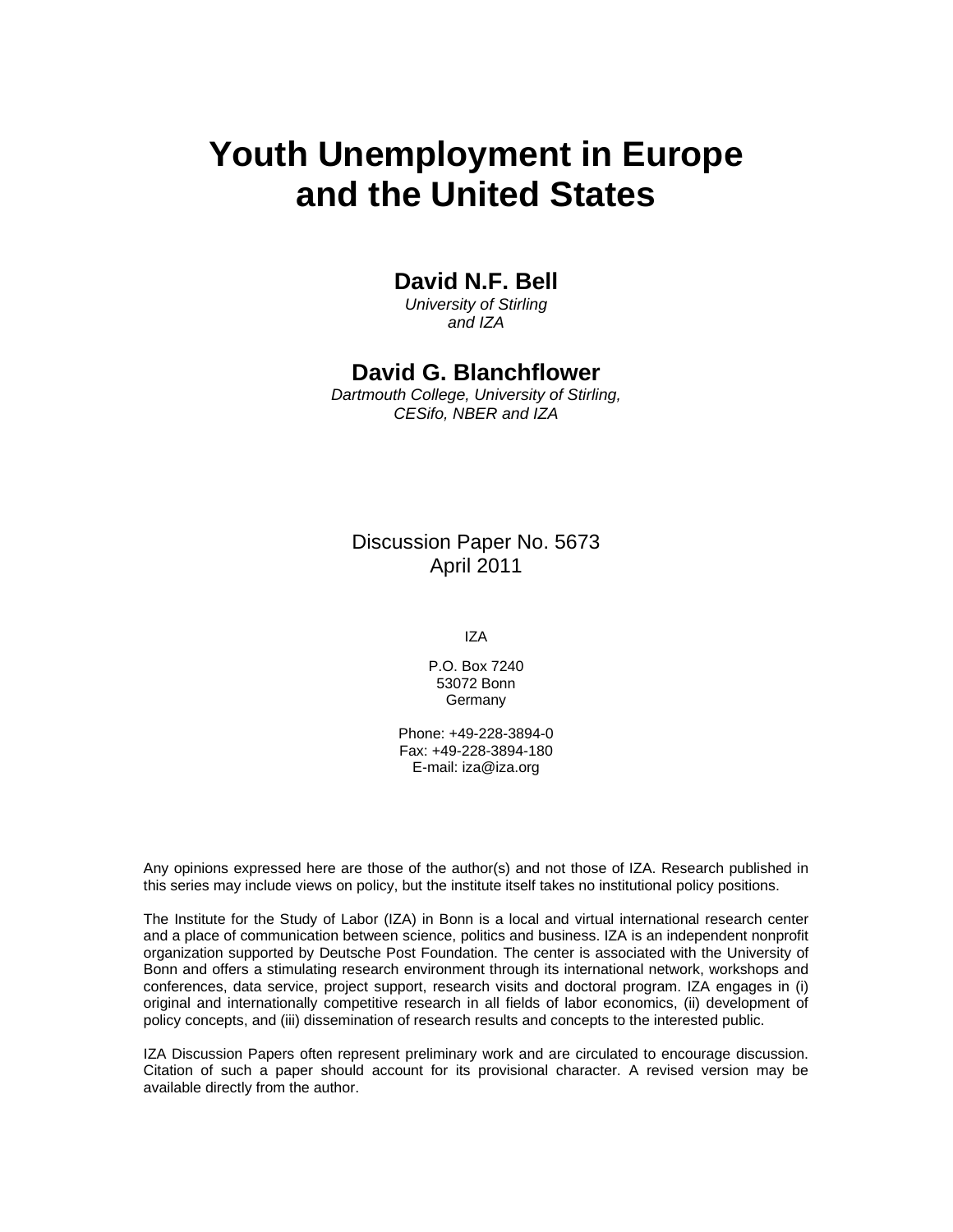IZA Discussion Paper No. 5673 April 2011

# **ABSTRACT**

## **Youth Unemployment in Europe and the United States\***

This paper focuses particularly on youth unemployment, why we should be concerned about it, why it is increasing again, how the present difficulties of young people entering the labour market differ from those of the past and what useful lessons have been learned that may guide future policy. We focus on Europe and USA, but introduce evidence from other countries where appropriate. Our analysis of the UK NCDS birth cohort data provides evidence supporting the notion that early adulthood unemployment creates long lasting scars which affect labour market outcomes much later in life. Our chosen variables are weekly wages and happiness. Our results show significant effects at age 50 from early adulthood unemployment. These affects are stronger than more recent unemployment experiences.

JEL Classification: J31, J64

Keywords: youth unemployment, scarring effects, happiness

Corresponding author:

-

David G. Blanchflower Department of Economics 6106 Rockefeller Hall Dartmouth College Hanover, NH 03755-3514 USA E-mail: blanchflower@dartmouth.edu

<sup>\*</sup> Thanks to Lars Calmfors, Bob Hart, Stephan Heblich, Bertil Holmlund, Chris Pissarides, and Oskar Nordström Skans for helpful comments.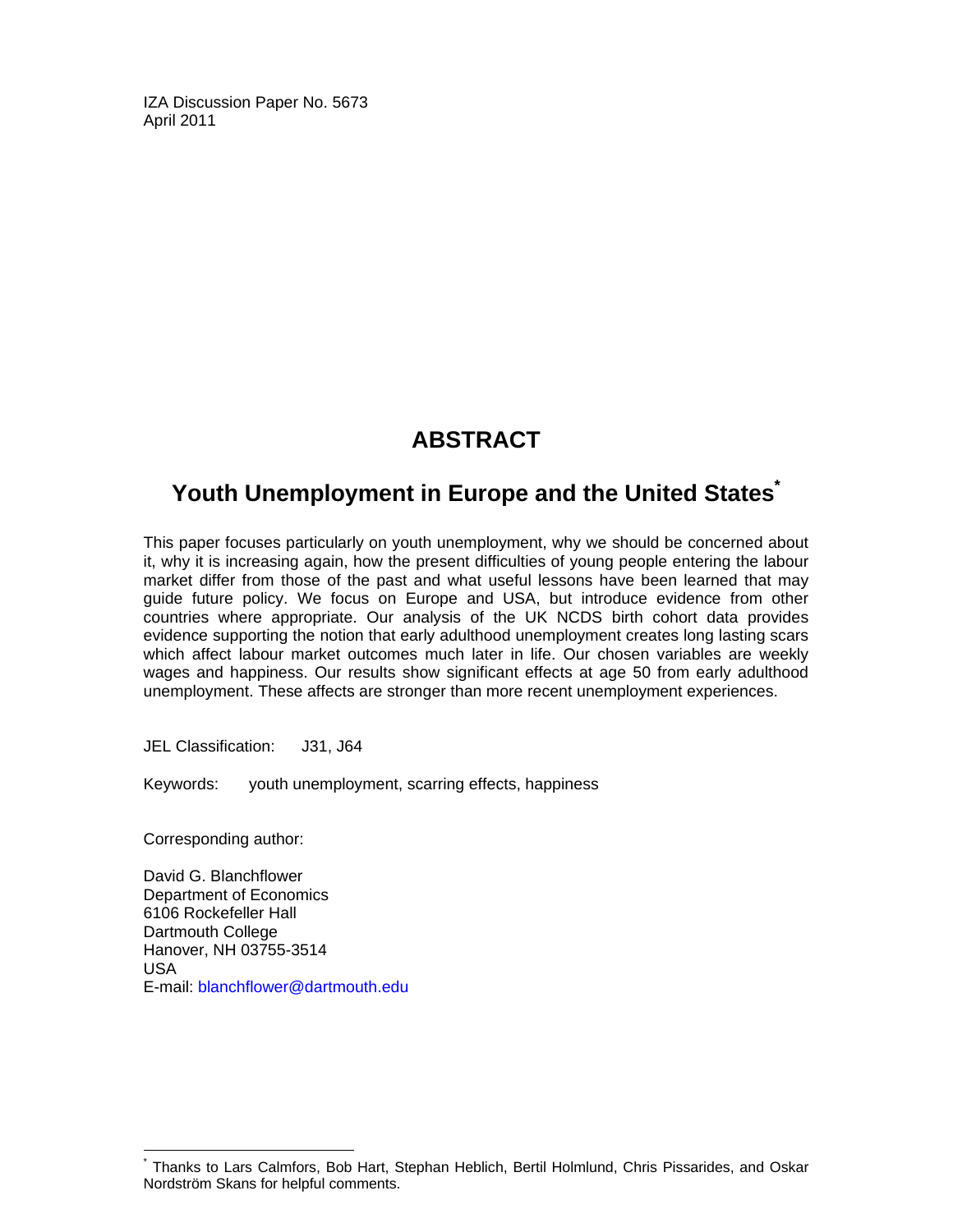"Young people have suffered a disproportionate share of job losses during the global economic crisis. Many governments have boosted spending on programmes to help them. But with the economic recovery still fragile and fiscal pressures mounting, *there are concerns that many will be left behind and could face years of unemployment*." Off to a good start? Jobs for youth, OECD,  $15<sup>th</sup>$  December 2010.

Youth unemployment is one of the most pressing economic and social problems confronting those countries whose labor markets have weakened substantially since 2008, following the near-collapse of worldwide financial markets. There is an element of déjà vu around this development: youth unemployment first became a serious problem for industrialized countries during the 1980s. While labour markets were booming in the early part of this century, youth unemployment was still a concern. But the particularly rapid increase in youth unemployment during the current recession has again sharpened attention on this issue.

This paper focuses particularly on youth unemployment: why we should be concerned about it, why it is increasing again, how the present difficulties of young people entering the labour market differ from those of the past and what useful lessons have been learned that may guide future policy. We focus on Europe and USA, but introduce evidence from other countries where appropriate.

Table 1 presents evidence on the increase in quarterly youth unemployment rates over the recession. In the EU as a whole, rates have increased from 14.7% at the beginning of 2008 to over  $20\%$  in  $2010Q3$ .<sup>1</sup> Youth unemployment has risen sharply in Estonia  $(+20.7)$ , Ireland  $(+18.4)$ , Latvia  $(+23.2)$ , Lithuania  $(+26.1)$  and Spain  $(+21.6)$ , with percentage point increases in parentheses. Interestingly, in all these countries there have been sharp declines in house prices over the Great Recession. A direct link to the youth labour market may derive from the disproportionate number of the young who work in construction, which has suffered particularly from the effects of property price bubbles.

Some countries have been strikingly successful in keeping youth unemployment down. Strikingly, Germany has actually experienced a decrease in youth unemployment rates, down from 10.2% in 2008Q1 to 8.8% in 2010Q3. The general impact of short-term working subsidies and the particular effects on the youth labour market of the German system of dual vocational training are candidate explanations for this success.

Of particular concern is the rising number of young people disconnected from both education and the labour market. On average in the OECD, almost 11% of all young people aged 15-24 were NEET (Not in Education nor in Employment or Training) in 2008. Of these, 33% had been unemployed for less than a year, 7% were unemployed for more than a year, and 60% were inactive without studying.

 $\overline{a}$ 

<sup>1</sup> According to the OECD youth unemployment, ages 15-24 also increased in Australia (2008=8.9%; 2009=11.6%); Canada (11.2% and 15.3%); Japan (7.2% and 9.1%); Korea (9.3% and 9.8%)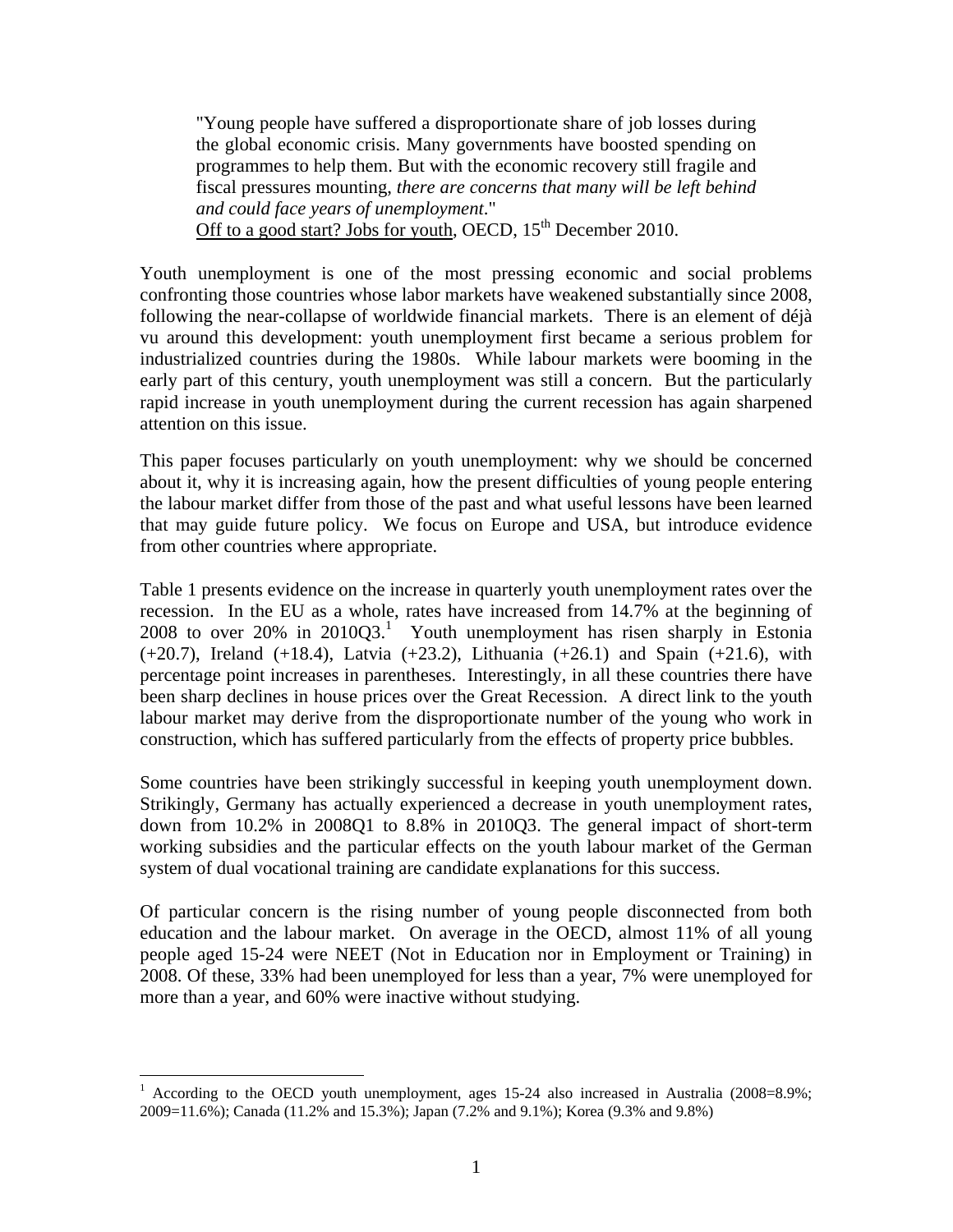Recent data up to the second quarter of 2010 suggest that during the past two years, the NEET proportion among the population aged 15-24 increased by almost 2 percentage points in OECD countries and in Europe. The OECD (2010) noted that by mid-2010 in the 26 OECD countries in which data are available, the proportion of youth aged 15-24 who were not in education, employment or training, stood at 12.5% of the total population aged 15-24, up from 10.8% in 2008. This represents 16.7 million young people, 10 million of whom were inactive and not studying, and 6.7 million of whom were unemployed. The OECD projects that youth unemployment rates will remain high at around  $18\%$  in 2011 and 17% in 2012 after a small decline in 2010.<sup>2</sup>

To analyze the increase in youth unemployment, we examine the most recently available micro-data files to paint a picture of unemployment in general and youth unemployment in particular across countries on a comparable basis controlling for personal characteristics. These are mostly based on survey responses by individuals, but we also make use of a company level survey in Europe. Strikingly, the influences on the likelihood of an individual being unemployed are very similar across most countries and over time.

We find that youth unemployment has broadly similar features across countries, being heavily concentrated among the least educated. However, young people are optimistic about the future and particularly happy. Unemployment lowers the happiness of the young, but less so than it does for older workers. In part this may arise from the fact that a high proportion of young people in many countries continue to live with their parents, which may lessen the impact of being unemployed (Card and Lemieux, 2000, Chiuri and Del Boca 2008). Despite this, we find evidence that spells of unemployment when young tend to leave permanent scars.

A great deal of what is known about the youth labor market comes from a series of research volumes published by the National Bureau of Economic Research. These were based primarily, but not exclusively on research done in the United States (Freeman and Wise, 1982; Blanchflower and Freeman, 2000). The OECD has updated the evidence on youth through its recent analysis of youth labour markets in sixteen countries.<sup>3</sup>

#### **1. The effects of the Great Recession on youth labour markets**

 $\overline{a}$ 

Table 2 reports how some of the mature economies have been impacted by the recession. It shows how GDP by country changed from the first quarter of 2008 to the third quarter of 2009 - the period generally associated with the "recession" phase. It also shows the extent of growth during the "recovery" phase – which thus far stretches from the fourth quarter of 2009 to the second quarter of 2010.

<sup>&</sup>lt;sup>2</sup> OECD youth unemployment rates were 2002=13.4%: 2003=13.8%; 2004=13.7%; 2005=13.4%; 2006=12.5%; 2007=12.0%; 2008=12.7%; 2009=16.4%. Source: OECD. http://www.oecd-ilibrary.org/employment/youth-unemployment-rate\_20752342-table2

<sup>&</sup>lt;sup>3</sup> Studies are available in Australia, Belgium, Canada, Denmark, France, Greece, Japan, Korea, the Netherlands, New Zealand, Norway, Poland, the Slovak Republic, Spain, the UK and the USA at http://www.oecd.org/document/59/0,3343,en\_2649\_34747\_38019131\_1\_1\_1\_1,00.html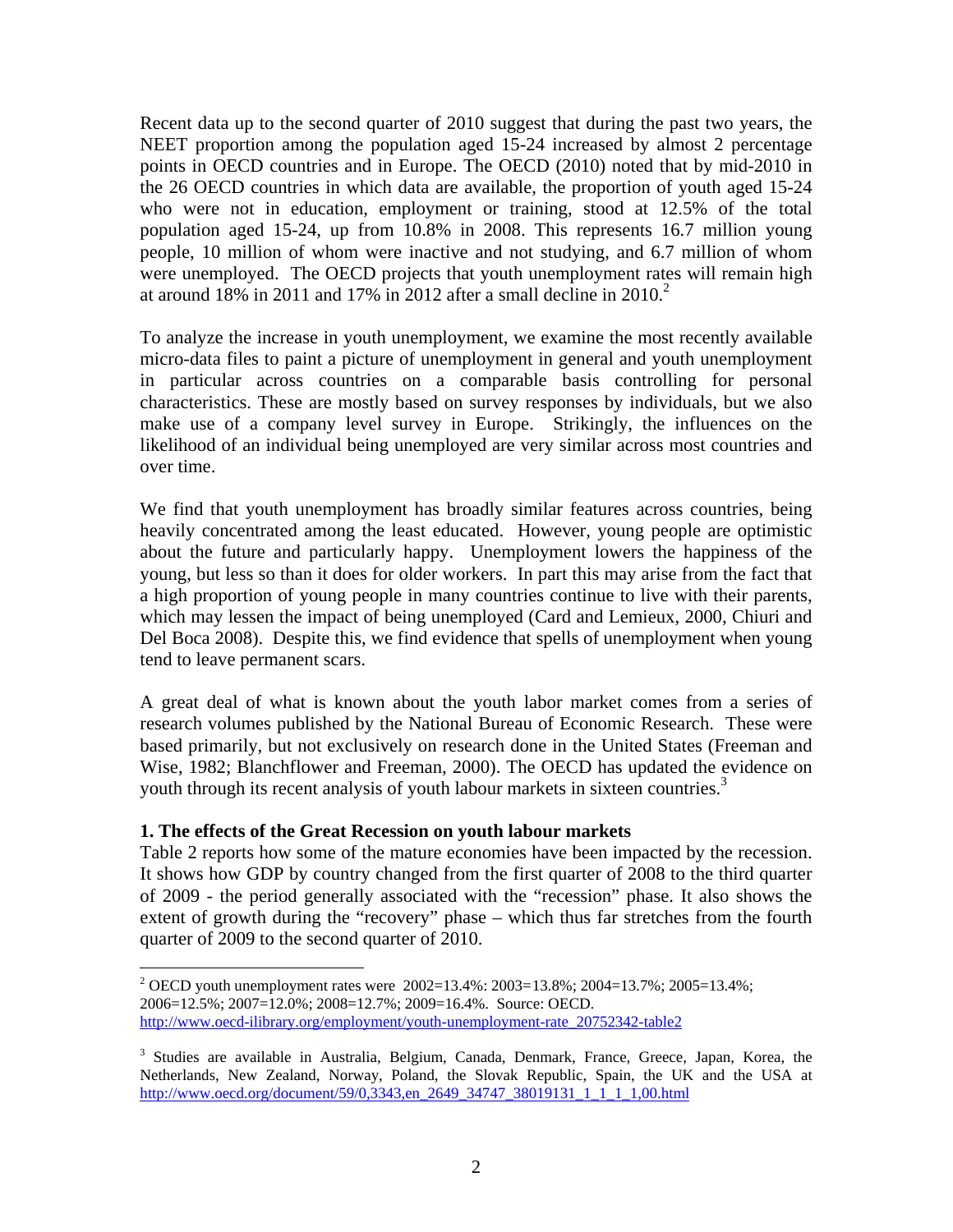Some countries, such as the Baltic States and Ireland, suffered double digit falls in output. The output of the European Union as a whole fell by 4.6% during this recessionary phase - much sharper fall than the 3.8% drop in output experienced in the United States. The recovery has been much less strong in some parts of Europe than it has been in the US, in terms of the proportion of the drop in GDP that has since been recovered.- by 2010Q2, output in the EU was still 3% below its level at the start of 2008. In Western Europe, Germany, Denmark and Sweden have experienced rapid growth: but growth in Spain, Italy, Ireland and France has been much weaker.

Table 2 also includes information on changes in employment from the start of the recession (2008Q1) to the most recently available observation (2010Q2). Employment in the European Union fell by 1.3% over this period. Again, in some countries the change has been much more dramatic with Ireland, Latvia and Lithuania and Estonia experiencing double-digit reductions in employment. In contrast, some countries have experienced small *increases* in employment. These include Germany, Austria, Sweden and Norway.

While all of the mature economies were affected by the financial crisis, the responses of both their product and labour markets have been very diverse. And indeed, while there is a general correlation between changes in output and changes in employment across countries, it is by no means uniform. Thus, for example the US and Spain both experienced falls in output of around 4% during the recession. Employment in the US fell by almost 8% while in Spain it fell by 9.4%. In contrast, output in the UK dropped by 6.2% but employment fell by only 1.7%. And there is an even greater contrast with Sweden, where output fell by 6.9% between 2008Q1 and 2009Q3, but employment actually grew between 2008 and 2010.

For the EU as a whole, the overall fall of 1.3% in employment during the recession comprises a 2.5% reduction in full-time employment and a 4.2% *increase* in part-time employment. In the US, the response is even starker, with full-time employment falling by 7.9% while part-time working *increased* by 10.1%. Reductions in hours of work as a response to the recession in the UK, has been documented in Bell and Blanchflower (2010, 2011). They find that many workers would prefer to work longer hours, but that employers are unwilling to purchase these hours. However, reduced hours may still be a rational strategy for both employers and employees who do not wish to dissipate the specific human capital that they may have jointly accumulated. They also find that not only is unemployment prevalent among the young, so is *underemployment*.

The young do not generally possess much specific human capital. And as a result, it is perhaps not surprising that they have been particularly affected by this recession. There is evidence that the youth labour market is especially volatile. When aggregate unemployment increases, youth unemployment tends to rise as firms cease hiring. This hurts new entrants. If firms decide to reduce their workforce and use last-in first-out (LIFO) rules to determine who is made redundant, the young are often the first to be fired. The recession has made it particularly difficult for young people to make a successful transition from school to work.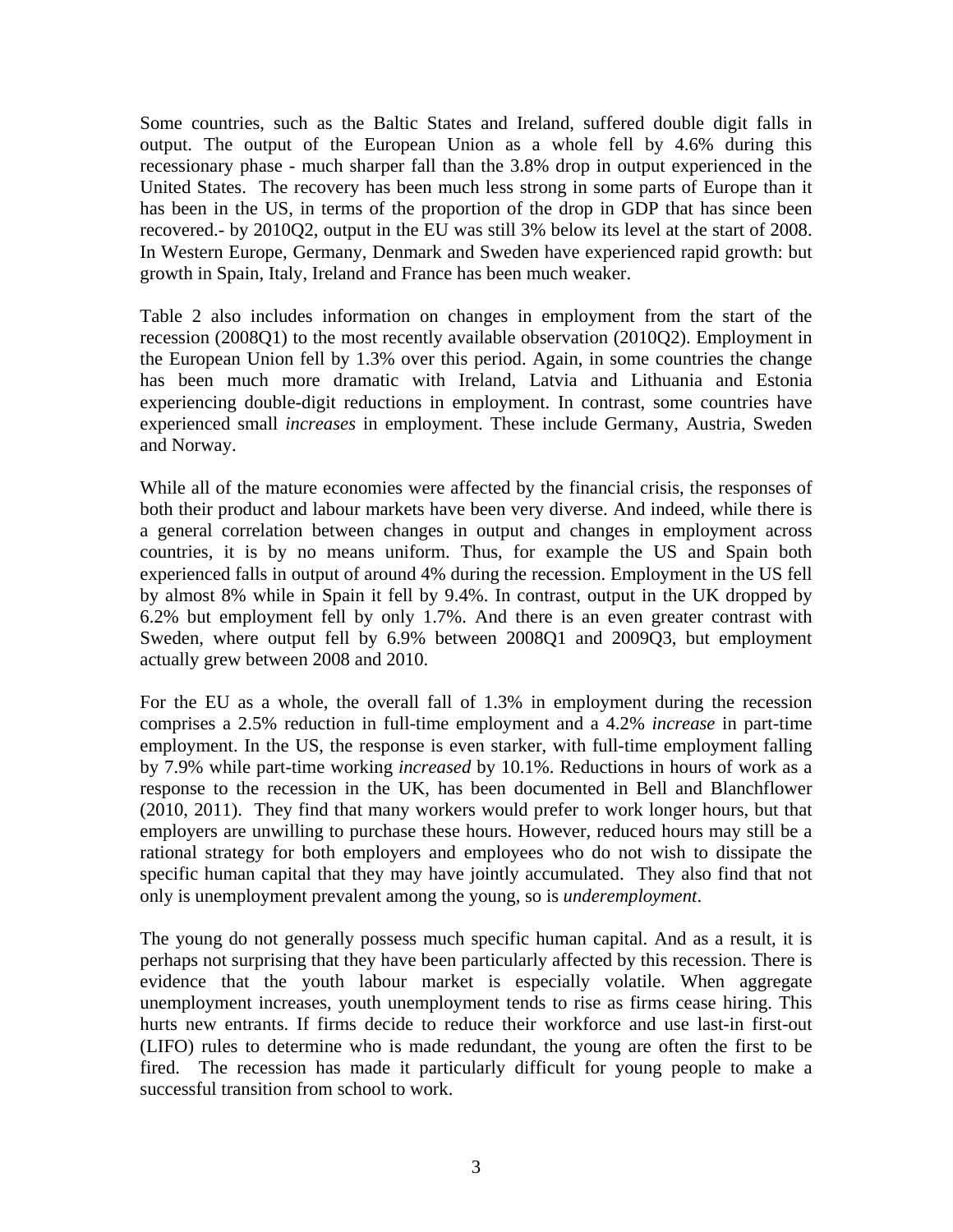The first panel of Table 3 presents data on the relationship between youth and adult unemployment rates. The second panel shows unemployment rates for all ages. First, it is clear that youth unemployment rates are always higher than adult rates in every country. Second the ratio of youth to adult rates tended to rise in 2008 as the recession started to bite and as national unemployment rates started to rise. Subsequently in most countries youth unemployment rates have stabilized or fallen back slightly, perhaps as a result of specific government policies to help younger workers.

One response to rising youth unemployment has been to return, or prolong, full-time education (Rice, 1999). This implies that the 16-24 cohort are now better qualified than they were during the last recession. In the UK, 5.8 per cent of 16-24 year olds were graduates in 1993, while in 2008 that share had risen to 13.2 per cent. The improvement in qualifications is more concentrated among females than males. By 2008, the proportion of females aged 18-24 with no qualifications had fallen to 4.6 per cent, but for males was still over 7 per cent. In the UK, applications to attend university are up sharply since 2008.<sup>4</sup> Employment subsidies have also helped young people to find jobs as they lower their relative price.

Table 4 presents employment rates for 15-24 year olds at the start of the recession in 2008Q1 and the latest data at the time of writing for 2010Q2. Employment rates for youngsters in most countries have fallen, but there are four exceptions where they have *increased* - Austria, Finland, Romania and Sweden. Unemployment rates for the least educated in the International Standard Classification of Education (ISCED) categories 0- 2 jumped sharply in many countries with the biggest increases in Ireland, Latvia, and especially Spain that have high youth rates  $(Table 1)$ .<sup>5</sup> Interestingly youth employment rates also increased for the most educated (ISCED 5-6) in a number of countries, notably Finland, France and Sweden The unemployment problem of this age group is not solely the preserve of the uneducated.

In Table 5, we analyze how the probability of being unemployed has varied through time and by age group in the USA and Europe. We use two micro-datasets: the Mannheim Trend file (supplemented with Eurobarometer data in 2010) and the Current Population Surveys in the United States. The European data cover Belgium, Denmark, France, Germany, Ireland, Italy, Luxembourg, the Netherlands, and the UK. We apply the same set of controls – gender, schooling and country (state in the USA) to each dataset. We report the coefficients on the various age dummies from a number of individual regressions. The coefficients in Table 5 indicate that the incidence of unemployment is increasingly falling on the young, and, as in the 1980s, recession is greater in Europe currently than in the United States. In 2010, it is 17 percentage points higher among 15- 24 year olds in Europe in comparison to 45-54 year olds compared with just 7.6

 $\overline{a}$ 

 $4$  As of Monday 22<sup>nd</sup> November 2010 total applications were up 11.7% compared with the same date in 2009.

<sup>5</sup> http://www.unesco.org/education/information/nfsunesco/doc/isced\_1997.htm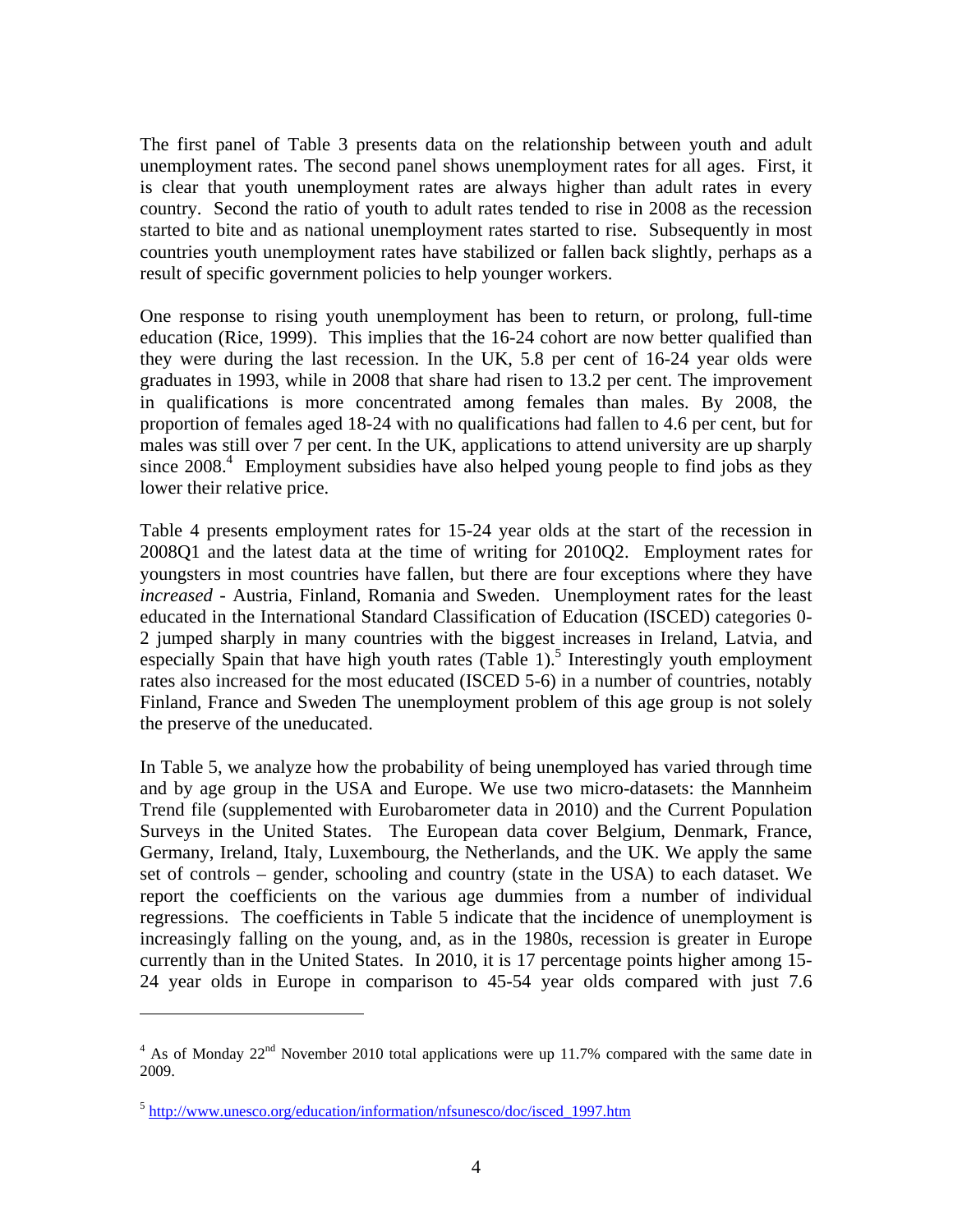percentage points in the USA. Although this is a continuation of previous experience, it is worth noting that this recession is unusual in that the *overall* unemployment rate in the US has risen above the European rate for the first time in some decades. But youth unemployment problems continue to be more severe in Europe than in the USA.

Table 6 provides a supply-side explanation of the rise in youth unemployment. The youth cohort is large at a time when the labor market is in the doldrums. The table reports the relative size of the number of 5, 19, 15 and 25-year olds compared to the number of 20-year olds which is set to 100. The decline in the youth cohort is especially marked in the Baltic countries. Progressively shrinking cohorts will have dramatic effects on the number of entrants to the labour market over the next fifteen years or so. The decline is relatively small in the US compared with other countries, in part because of its relatively high rate of immigration. Immigrants tend to be young. By 2020 the number of twenty year olds in the Euro area will have dropped by twelve percent.

The recession has reversed recent reductions in youth unemployment in the developed world. Like other groups on the margins of the labour market, the young tend to experience particularly high rates of unemployment during recessions. The current experience fits this pattern. However, the youth cohort is diminishing in size in most countries, suggesting that, in the future, an excess supply of younger workers is less likely to occur.

Table 7 uses the 2009 Eurobarometer studies #71.2 from May-June 2009 and #72.1 from August-September 2009 to analyze the individual characteristics associated with having *lost a job* during the recession, being able to *keep a job*, and self-assessed *ability to find a job*. Column 1 covers the whole sample, while columns 2 and 3 are restricted to those in employment.

Males are more likely to have lost a job but they also have a greater confidence than females of being able to find a new job. Those aged 45 to 54 are significantly less likely to have lost their job than other age groups except those aged 65+. Those aged 15-24 are most likely to have lost their jobs. They are confident in their ability to find a job, perhaps because they have greater flexibility both spatially and occupationally.

Immigrants are significantly more likely to have lost their job and are less likely to believe that they can hold on to their jobs. Those with health problems have a similar set of beliefs. Among the countries, the results for Spain are particularly negative: respondents from Spain and Ireland are more likely to have lost a job, feel less secure in their ability to retain their job and also have little confidence in being able to find a job.

Column 4 makes use of data from Eurobarometer #72.1 from August and September 2009 to estimate an ordered logit where respondents are asked how optimistic they are about the future. Youngsters are especially optimistic, and based on the youth\*unemployment interaction term, the young unemployed are more optimistic than the adult unemployed, but are still less so than students or the employed. The question is whether they are right to be optimistic given that they came of age in a recession?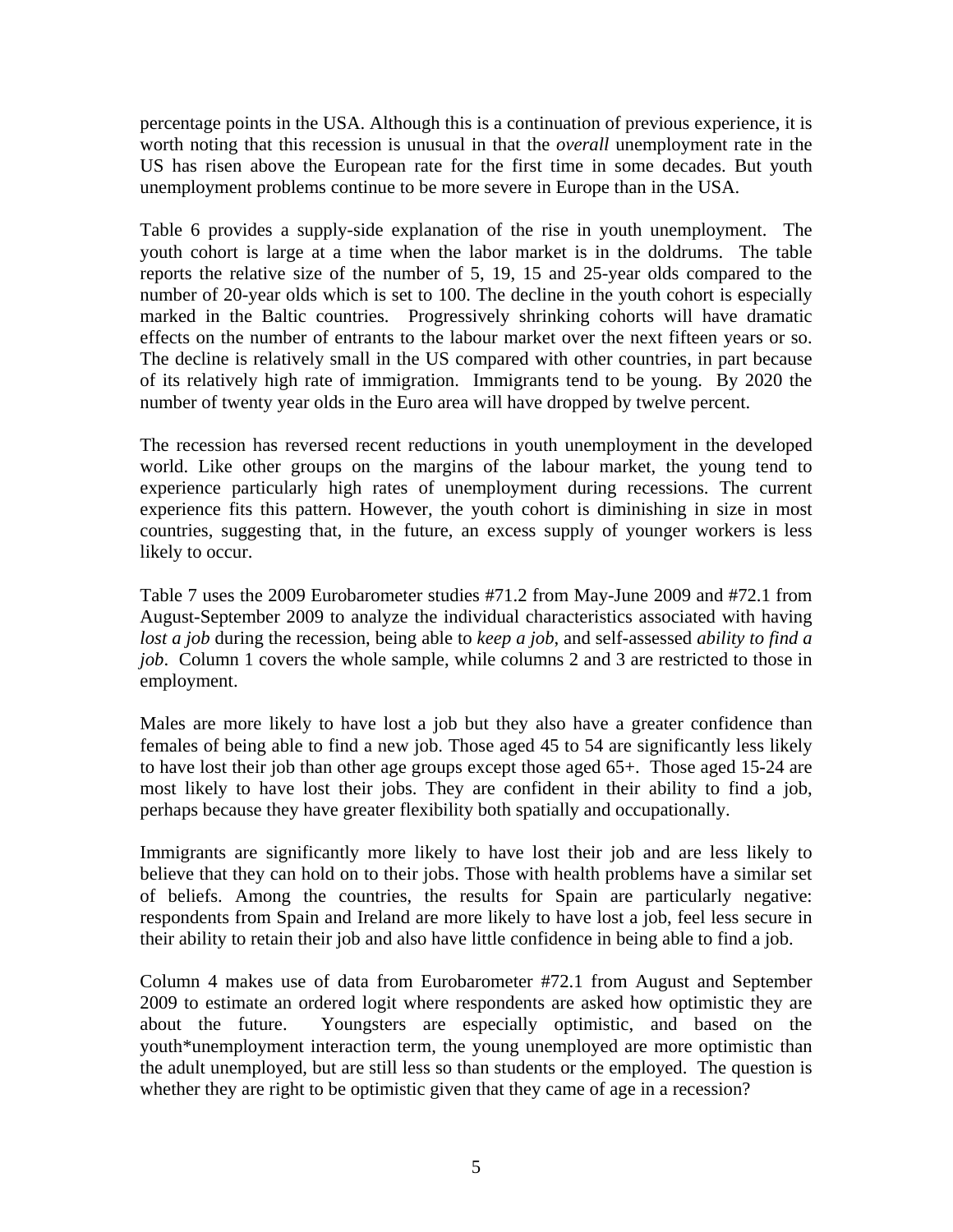In Table 8 we make use of a very recent Eurobarometer, conducted in May 2010 which contains information on attitudes to jobs. We test to see whether the young unemployed are different from the adult unemployed, by including an  $age < 25*$  unemployed interaction term, which in all cases is statistically insignificant and hence they are not.

In column 1 the theme of youngsters being especially optimistic is developed further. Here the respondents are asked for their expectations for employment in their country and whether they think it will be worse, the same or better over the next year. Once again the young are more optimistic than all older age categories. Men, the Swedes and the more educated are optimistic and the unemployed and the Greeks more pessimistic.

Column 2 examines whether respondents feel that, after the financial crisis is over, the deficit should be increased to create jobs. The young are supportive, as, unsurprisingly are the unemployed themselves, along with the Irish. The most educated are opposed.

Respondents are asked to report the two most important issues they believe their country is facing from a list of ten. By far and away the most important of these is unemployment, which was stated by over half of respondents followed by 43% who mentioned 'the economic situation in our country'.<sup>6</sup> Column 3 has the dependent variable set to one if the respondent reported that unemployment was one of their two main issues and zero otherwise. The coefficients are estimates of the relevant probabilities. The young are more likely than other age groups to say unemployment is the main problem as, unsurprisingly, are the unemployed. The main countries where unemployment is high such as Ireland and Spain along with residents of a number of east European countries, including Latvia and Lithuania say this is a concern.

Finally in column 4 we report a life satisfaction equation. Happiness measures are of interest in themselves but also more broadly it appears that such scores are correlated with positive health outcomes (Blanchflower, 2009). Happiness, for example, is associated with improved heart rate and blood-pressure measures of response to stress and lower risk of coronary heart disease. Happy people even heal faster (Ebrecht et al, 2004). Consistent with the findings in the happiness literature, most people report themselves being happy. We include a set of controls that are relatively standard in the literature including labour force status, gender, region, schooling and marital status, plus controls for smoking and exercise. It is well known in the literature that the unemployed are unhappy and that is true here; we also observe that happiness is U-shaped in age with the young happiest. Happiness is high in the Nordic countries, notably in Denmark, Iceland and Sweden.

 $\overline{a}$ 

 $6$  The full set of responses with proportions mentioning the issue in parentheses.- unemployment (51%); economic situation (43%); rising prices/inflation (19%); crime (18%); health are system (16%); pensions 10%); taxation (8%); immigration (7%); educational system (6%); terrorism (4%); housing (3%); the environment (3%); energy (3%) and defence/foreign affairs (1%).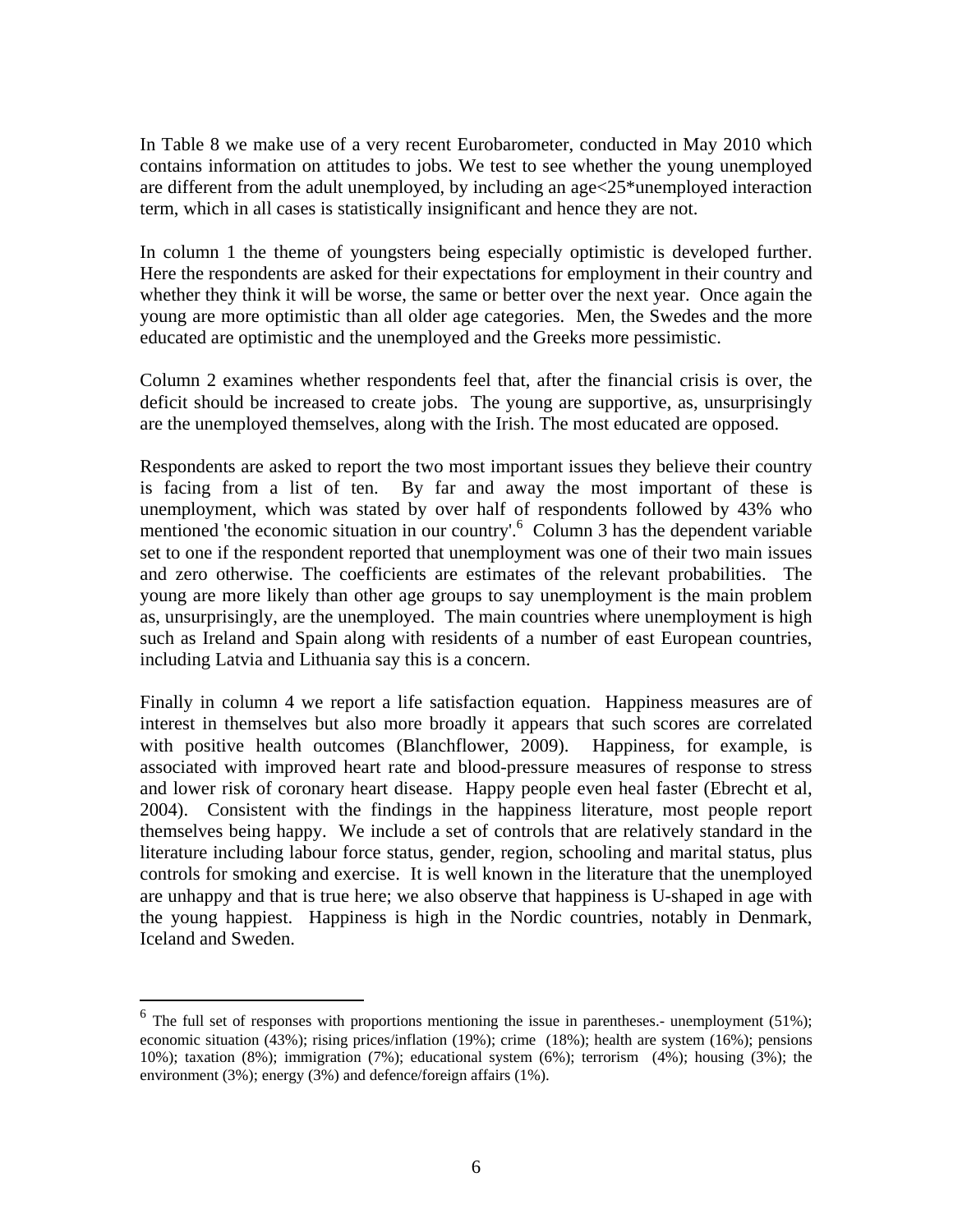#### **2. Identifying the effects of past unemployment**

Attempts to identify the scarring effects of unemployment have a long history. Heckman and Borjas (1980), Ellwood (1982) and Corcoran (1984) made early contributions, with the former two papers exploring the econometric issues associated with identifying scarring, which is a form of state dependence. There are two main issues. First, individuals may differ in those fixed characteristics that influence their likelihood of experiencing unemployment. In contrast, state dependence implies changes in actual or perceived worker characteristics due to previous unemployment history. Thus correlations between current and past unemployment may incorrectly be viewed as causal rather than being the result of individual heterogeneity. Second, omitted exogenous variables that are serially correlated may induce spurious state dependence effects.

Heckman and Borjas (1980) argue that there are three main forms of state dependence: They base their argument on a discrete-state continuous-time Markov process with an "employment" process and an "unemployment" process which respectively determine the probability of transition between these states. These probabilities are time invariant. Then it follows that the distribution of time in either state follows an exponential distribution which is independent of the time in the current state (Cox and Millar 1965). Thus the length of time in the current spell of unemployment does not affect the rate of transition out of this state and hence there is no state dependence. By changing the structure of this model, they formalize their three models of state dependence.

In the first type, the event of unemployment alters the probability of being in the unemployed state. This is known as *occurrence dependence* and means that the chance of being unemployed at present increases with the number of previous unemployment spells. The second type, *duration dependence*, posits that the probability of staying unemployed depends on the length of the *current* unemployment spell and therefore requires relaxation of the time-invariance aspect of the Markov process. The third type is a natural extension of the second, and is known as *lagged duration dependence* and posits that the probability of unemployment depends on the lengths of previous spells of unemployment and not just the current spell. Heckman and Borjas further note that the probabilities of unemployment may vary both with time and, crucially for our application, age.

The issue of finding a consistent estimate for the lagged duration dependence form of state dependence is analogous to the problem of finding a consistent estimator for a model with a lagged dependent variable and serially correlated errors. Estimators for the other forms are more complex. Consistency for the lagged duration dependence case can be achieved through the use of an appropriate instrument. Gregg (2001) investigated lagged duration dependence using the UK National Child Development Survey (NCDS). Seeking to explain whether individuals were unemployed at the ages of 28 and 33, he used local area unemployment at age 16 as an instrument for unemployment experience up to the age of 23. His argument for this instrument was that the local labour market in which individuals find themselves at age 16 is largely exogenous. Variations in conditions in these markets will explain some of the variation in early labour market experience strengthening its case as a valid instrument. However, he acknowledges that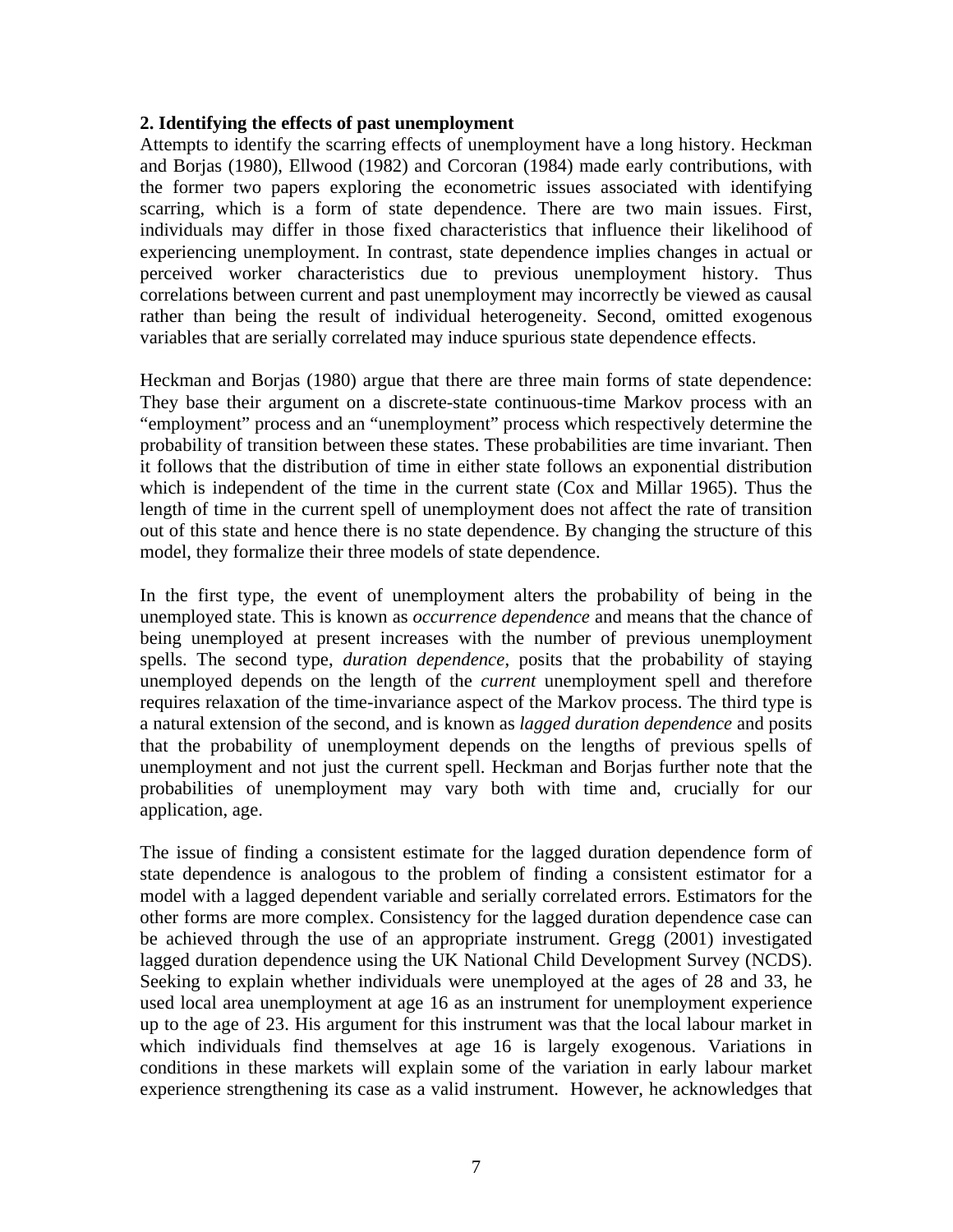the local labour market will not be independent of parental characteristics, which may also influence children's subsequent labour market experience. This weakens the validity of the instrument. In general, it is difficult to find a truly exogenous instrument within the labour market. Interdependence is characteristic of the labour market, particularly if one takes account of serial correlation. Nevertheless, Gregg argues that his instrument "does at least take the unobserved heterogeneity back a generation" (P 637) His results suggest that the number of months of unemployment between the ages of 28 and 33 increases by two months for every three months spent unemployed before the age of 23.

Gregg and Tominey (2005) also use data from the NCDS and apply the same identification strategy as Gregg (2001) and find that there is a significant *wage* penalty of youth unemployment on males even after controlling for education, region and a wealth of family and personal characteristics. Their results suggest a scar from youth unemployment of 13-21% at age 41 although this penalty was lower at 9-11% if individuals avoid repeat exposure.

Taking a different approach, Beaudry and DiNardo (1991) use a cohort-based argument to identify state dependence. They argue that the distribution of heterogeneity is constant across cohorts, but that cohorts have differential experience of unemployment because they enter the labour market at different stages of the economic cycle. They argue that current wages may be affected by past labour market experience since, in a world of long-term contracts, workers' current wage will reflect the reservation wage of workers at the time they entered the labour market which in turn depends on unemployment rates at that time.

Similar evidence that even youngsters who choose to go to college or university are hurt if they enter the labour market during a recession is provided by Kahn (2010). She has shown that the labour market consequences of graduating from college in a bad economy have large, negative and *persistent* effects on wages. Lifetime earnings are substantially lower than they would have been if the graduate had entered the labour market in good times. Furthermore, cohorts who graduate in worse national economies tend to end up in lower-level occupations.

Research by Giuliano and Spilimbergo (2009) suggests that the period of early adulthood (between 18 and 25) seems to be the age range during which people are more sensitive to macroeconomic conditions. They find that being exposed to a recession before age 17 or after age 25 has no impact on beliefs about life chances. However, youngsters growing up during recessions tend to believe that success in life depends more on luck than on effort; they support more government redistribution, but have less confidence in public institutions. Recessions seem to adversely effect youngsters' beliefs.

Nordström Skans (2004) uses sibling fixed-effects to identify the effect of previous unemployment on current labour market outcomes. In a search theory of the labour market, individual outcomes may be affected by entirely random events. State dependence is indicated if the effects of these events persist. The use of siblings is aimed at controlling for other influences on labour market outcomes. Differences between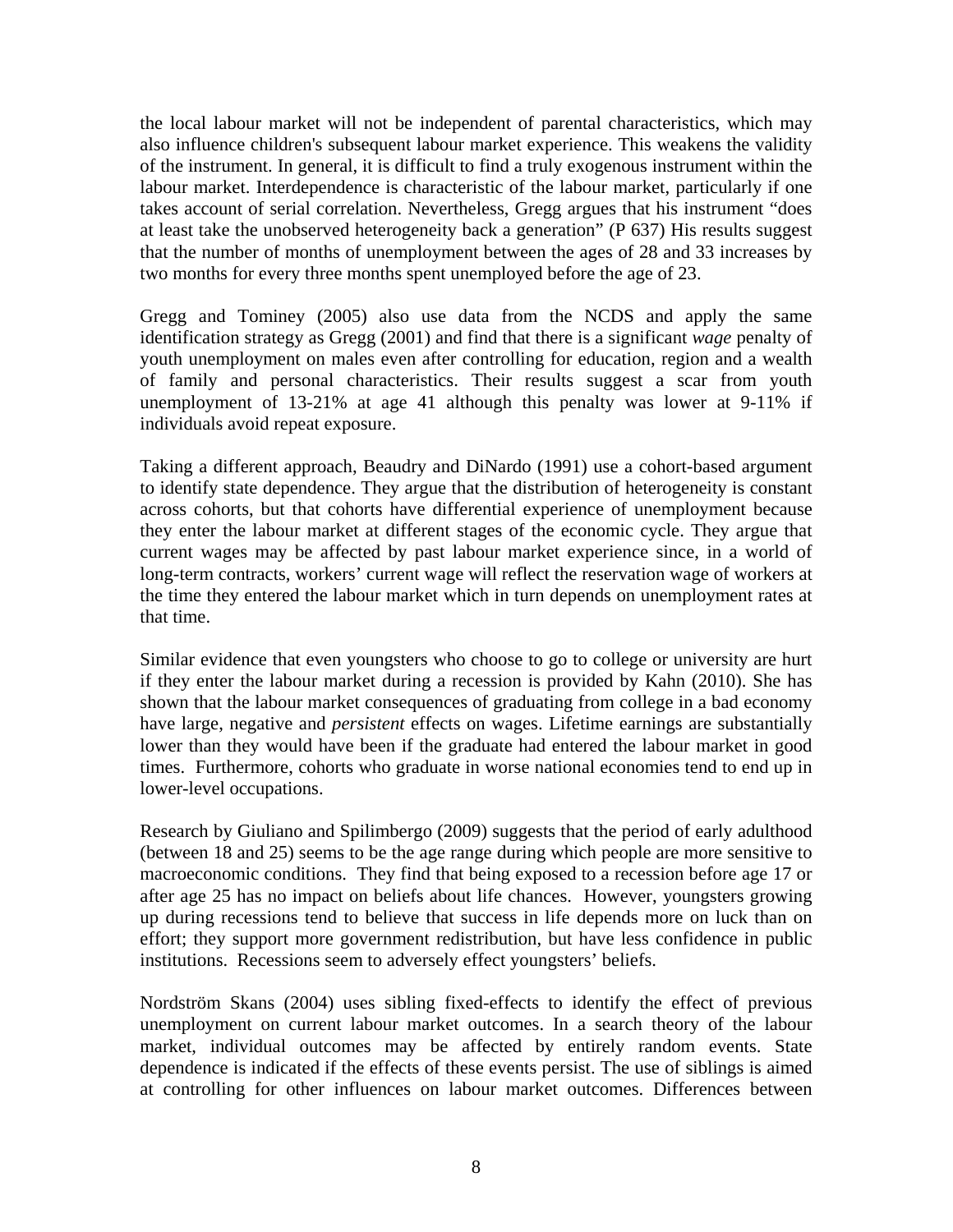siblings that are correlated with early unemployment and subsequent labour market outcomes are controlled for using observed *individual* characteristics.

Skans compares the siblings model with OLS estimates where unobserved individual components are proxied by observable *family* characteristics instead of the sibling fixed effect. This model requires strong identification assumptions to infer causation. All differences between individuals that are correlated with both initial unemployment and later labour market performance must be captured either by observed individual or family controls.

The results from the siblings fixed-effects model show a significant negative effect on earnings for up to five years following initial unemployment. These effects decline over time and are consistent with a theoretical model where employers' recruitment decisions are more influenced by recent unemployment spells. The individual-based model gives somewhat larger state dependence effects, which potentially, but not necessarily, suggests that OLS estimates are upward biased.

In previous work (Bell and Blanchflower 2010) we examine the relationship between current unemployment and previous unemployment spells. We focus firstly on the negative effects of lagged unemployment durations on subsequent wages, building on the literature that not only includes Gregg and Tominey, but also Mroz and Savage (2006), Nickell et al. (2002) and Stewart (2000). The underlying argument is that prolonged spells of unemployment reduce human capital and act as a negative signal to employers, both of which are likely to adversely affect the future evolution of wages. The novelty of our approach is the use of the most recent data from a birth cohort study, the NCDS whose members were aged 50 at the time of the most recent sweep.

#### **3. Data and Empirical Analysis**

Consider an equation of the form:

$$
y_{it} = \beta x_{it} + \gamma z_{it} + f(U_{i0},...,U_{it}) + \lambda_i + u_{it}
$$
 (1)

where  $y_{it}$  is some labour market outcome for individual *i* at time *t*,  $x_{it}$  is a vector of personal characteristics,  $z_{it}$  is a set of labour market characteristics,  $U_0$  ...  $U_{\tau}$  are characteristics of previous unemployment spells observed in  $\tau$  previous time intervals.  $\lambda_i$ is a measure of heterogeneity for each individual and  $u_{it}$  is the disturbance. This equation is sufficiently general to capture occurrence dependence, duration dependence and lagged duration dependence. From these possibilities, we focus on the lagged duration dependence due to the relative simplicity of the estimator. Thus our estimation equation is equation (2), which is a linear version of (1), where the length of unemployment spells,  $L^{U_t}$ , is used to capture state dependence.

$$
y_{it} = \beta x_{it} + \gamma z_{it} + \mu_0 L_i^{U_0} + ... + \mu_r L_i^{U_r} + \lambda_i + u_{it}
$$
 (2)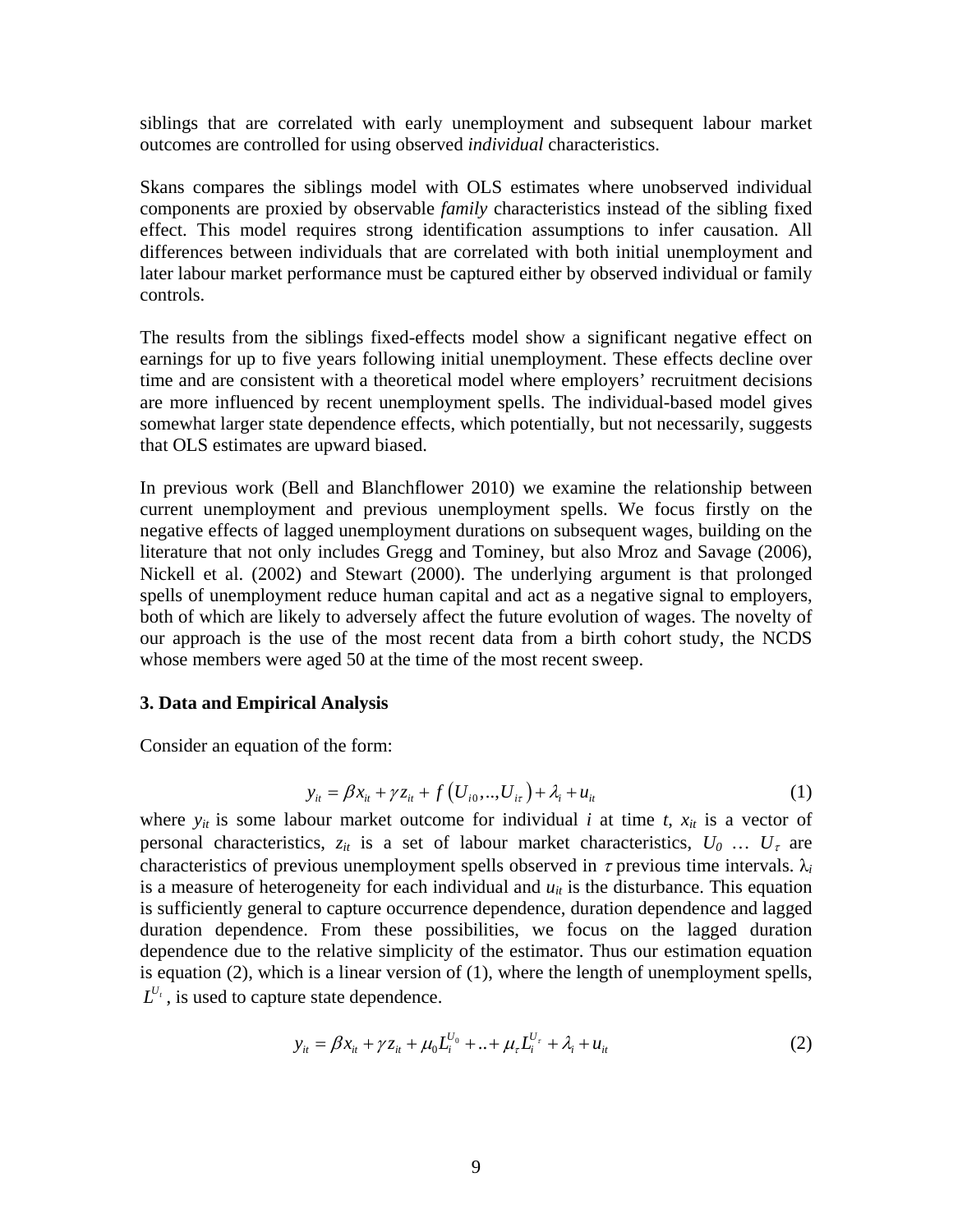Our data comprises a cohort study where data have been collected at irregular intervals. Past unemployment spells will have been observed when members of the sample are at the same age. Hence the coefficients are both time and age specific. If the effects of unemployment on outcomes decline through time, one would expect  $\mu_0 \gg \mu_{\tau}$ . On the other hand, if early spells of unemployment have scarring effects, this expectation would be reversed i.e.  $\mu_0 \ll \mu_{\tau}$ . Further, if lagged unemployment is driven by fixed individual heterogeneity, then one would not expect to see large changes in the  $\mu$  coefficients if local labour market conditions are controlled for.

If unobserved heterogeneity affects individuals' lifetime propensity to become unemployed, then one might expect positive correlation between the  $\lambda_i$  and  $U_i$  which would cause an upward bias in the coefficients on the *Uj*. One way to reduce this effect is to increase the number of individual controls. Another is to instrument unemployment spells. But it is also worth noting that the effects of past unemployment are likely to vary with the cycle.

We can now add to the literature on scarring by exploring some new evidence using a specification similar to (2). Following Gregg and Tominey, we use the 1958 birth cohort, the National Child Development Study (NCDS). The NCDS has followed a cohort of people who were born in one week - the 3<sup>rd</sup> to the 9<sup>th</sup> March 1958. There have been seven attempts to trace all members of this birth cohort to monitor their physical, educational and social development. The first three sweeps were carried out by the National Children's Bureau, in 1965, when respondents were aged 7, in 1969 (NCDS1), aged 11 (NCDS2), in 1974, aged 16 (NCDS3). The fourth sweep, NCDS4, was conducted in 1981, when respondents were aged 23. The fifth sweep was carried out in 1991, when respondents were aged 33 (NCDS5). For the sixth wave, conducted in 1999-2000, when respondents were aged 41-42 (NCDS6), fieldwork was combined with the 1999-2000 wave of the 1970 Birth Cohort Study (BCS70). The seventh sweep of NCDS was conducted in 2004-2005, when respondents were aged 46-47 years (NCDS7). The eighth and most recent sweep was conducted in 2008-09 when the respondents were aged 50.

In 1981, at age 23, there were 12,537 responses to the question of whether the respondent had ever been unemployed since the age of 16. Unemployment rates in the UK had risen from 5.4% in 1979 to 6.8% in 1980 and 9.6% in 1981, when the UK had moved into recession. Unemployment would eventually peak at 11.4% in the spring of 1984. In the sample, 44% reported that at some time in their working lives they had been unemployed. The question is whether unemployment when young impacts outcomes later in life and whether the effect of an unemployment spell when young is greater than when older. It turns out it is.

Using the most recent data from the 2008-09 sweep, we estimate a wage equation. Our sample is therefore limited to 6,811 employees. To capture individual and labour market characteristics, we include controls for full-time/part-time status, permanent/temporary job, region (10), school dummies (8), industry dummies (59) and workplace size (4). To test for scarring, we include the number of months unemployd before age 23 as a regressor and also whether the individual was unemployed at age 46 – effectively lagged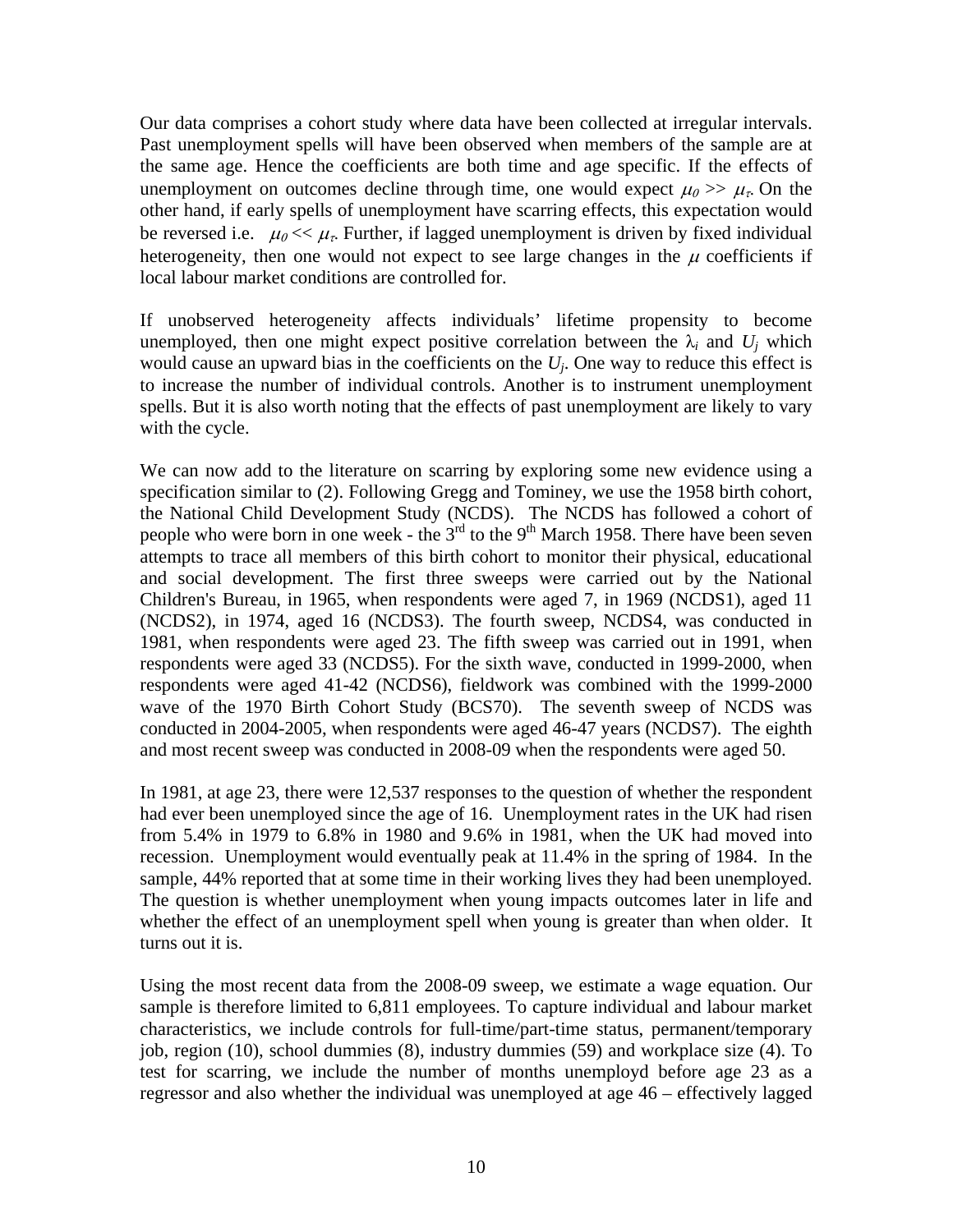unemployment. This means that we exclude from our sample nearly a thousand employees of individuals who report their wages but who either did not respond to the fourth sweep of the survey (NCDS4) or did not report the number of months unemployed.

Table 9 illustrates the difficulties of distinguishing scarring effects from individual heterogeneity. The information on IQ and math scores at age 11, and reading score at 16, suggest that these would be reasonably good predictors of months unemployed before age 23. Yet, whether the cause is scarring or heterogeneity, adverse outcomes occur, and may indicate the need for policy intervention due to lost output as well as other social and economic costs.

Our regression results are reported in Table 10. The dependent variable is the log of weekly wages at age 50. We have around 6000 observations for our simplest regression. The sample size declines as we introduce additional controls. We focus on the coefficients on early unemployment and unemployment in 2004, which is effectively, lagged unemployment, since 2004 was the time of the previous observation. As additional controls are added the size of the coefficients on the unemployment variable decline as one would expect in the presence of heterogeneity.

Following our earlier argument regarding the difficulty of finding appropriate instruments within the labour market, we use OLS, noting that in the Gregg and Tominey study, which uses the same dataset estimated over an earlier period, the IV results "are not largely different from the OLS estimates" (P 505).

The addition of controls reduces the coefficient on months unemployed aged less than 23 from -0.01382 to -.0092. Nevertheless the effect on current wages of cumulative unemployment experience when aged less than 23 is highly significant. The same cannot be said for unemployment in 2004, which is not significant even at the 10% level. Males are consistently and significantly more likely to be unemployed than females.

Our results update Gregg and Tominey (2005) using the same data. But our focus is on outcomes in the most recent sweep of the NCDS data at age 50. We also find evidence of scarring. Our evidence supports the general notion that unemployment experience in early adulthood can have a continuing negative effect on labour market outcomes even up to 3 decades later. Conditional on early labour market experience, later spells of unemployment do not negatively impact wages.

In Table 11 we examine a different outcome, again in the context of equation 1, selfreported happiness at age 50. The sample is larger because we now include all individuals and do not restrict the samples to employees as in Table 9. The exact question asked is: on balance I look back on life with a sense of happiness (n=9845). Never=1%; not often=7%; sometimes= 34% and often 58%.

Consistent with the findings in the happiness literature, most people report themselves being happy. We include a set of controls that are relatively standard in the literature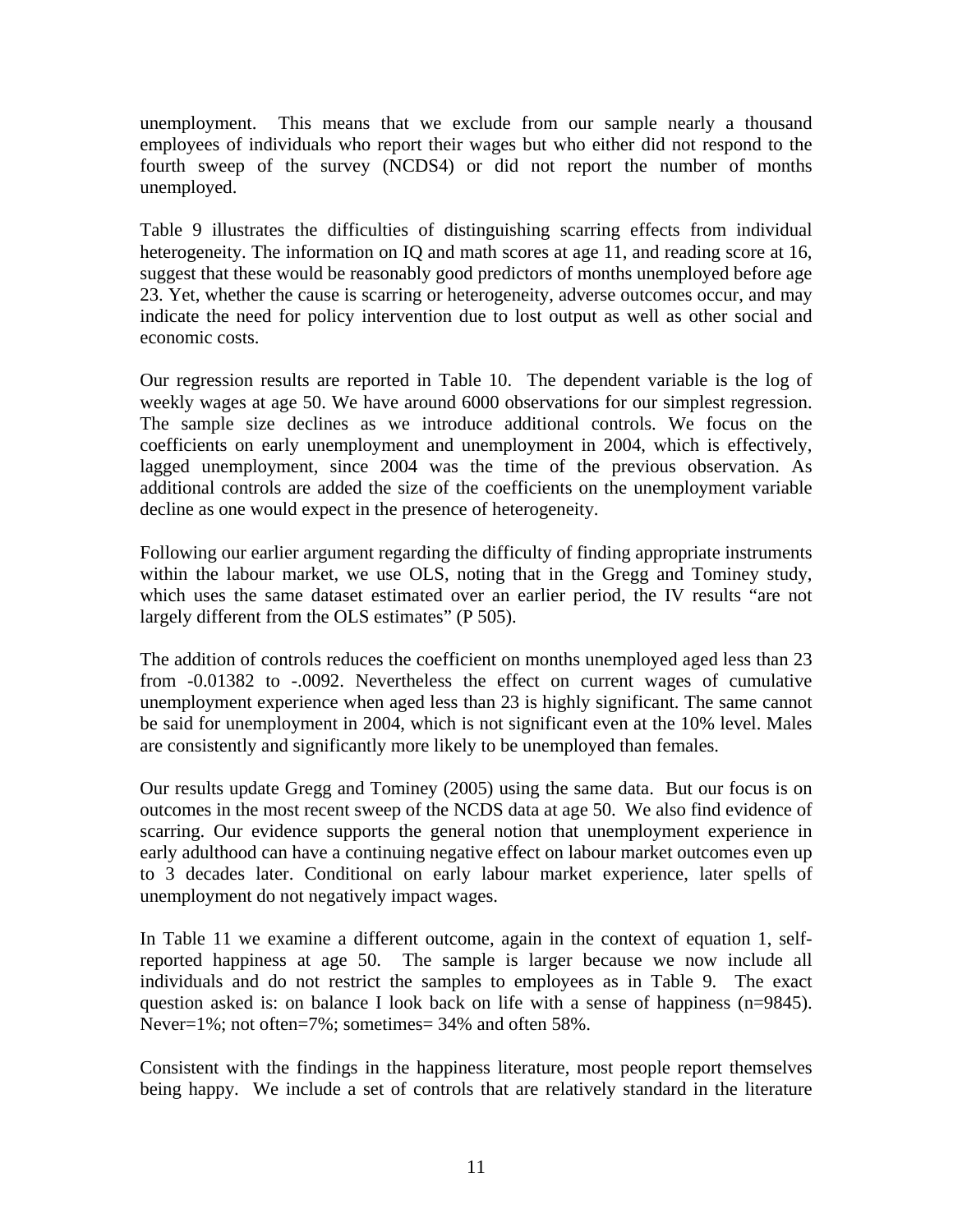including labour force status, gender, region, schooling and marital status, plus controls for smoking and exercise. In column 1 we include months unemployed up to age 23 in an OLS regression and this enters significantly negatively. In column 3, we also include lagged unemployment variables, from NCDS7 and NCDS6 at ages 42 and 47. Interestingly, with this variant of equation 1, both are insignificant and the significance of the months unemployed early in life variable remains. The two more recent lagged unemployment variables are insignificant in columns 3 and 4. So spells of unemployment while young lower happiness at age fifty, even though unemployment in the mid forties does not. And the extent of the decline in happiness increases with the number of months unemployed at this early age.

Thus we have presented stark findings, consistent with much earlier evidence that youth unemployment lowers wages and happiness over thirty-five years later. And the more months of unemployment when young, the bigger the effects. Our empirical strategy could potentially provide biased estimates. The extent to which it does so depends on the extent to which the experience of unemployment while young is simply driven by fixed effects: Some people may simply have a propensity for unemployment and the fact that there is something fundamentally different about them, rather than a result of their early labour market experiences, is why they are unemployed in later life.

We cannot fully address this issue with the data to hand. But given that youth unemployment is correlated with a number of negative outcomes, our view is that it would be dangerous to conclude that youth unemployment is simply driven by genetics. Even if the scarring we have observed was driven by the unobserved fixed effects, it is unclear why this would matter for policy. Policy should focus on reducing the harmful effects of youth unemployment whether individuals were scarred by earlier spells of unemployment or by some permanent disposition to being unemployed. It is quite clear that the most harmful effects appear to be on the least skilled and least educated. If there had been earlier interventions to help such individuals, they wouldn't be in a similar situation in their middle age. The consequences of inaction may well be large.

#### **4. Conclusions**

In this paper we have documented the increase in youth unemployment since the start of the Great Recession. While youth unemployment rates have increased in almost all countries, there has been wide divergence in the size of this increase. There is evidence that the least educated have been hit hardest. Particularly large increases have occurred in countries that have suffered house price declines crises such as Spain, Latvia, Lithuania and Ireland. In contrast, youth unemployment has remained relatively low in Austria, Denmark, Germany and the Netherlands

The concern is that such spells of unemployment while young have long lasting effects, which would be bad for the individuals and for the countries themselves, potentially raising the natural rate of unemployment in the long run. Our micro-econometric analysis confirms that broadly the same specification provides a consistent explanation of higher rates of youth unemployment in Europe, the USA and the UK. We also find that these specifications are also consistent through time in the UK and USA, though it appears that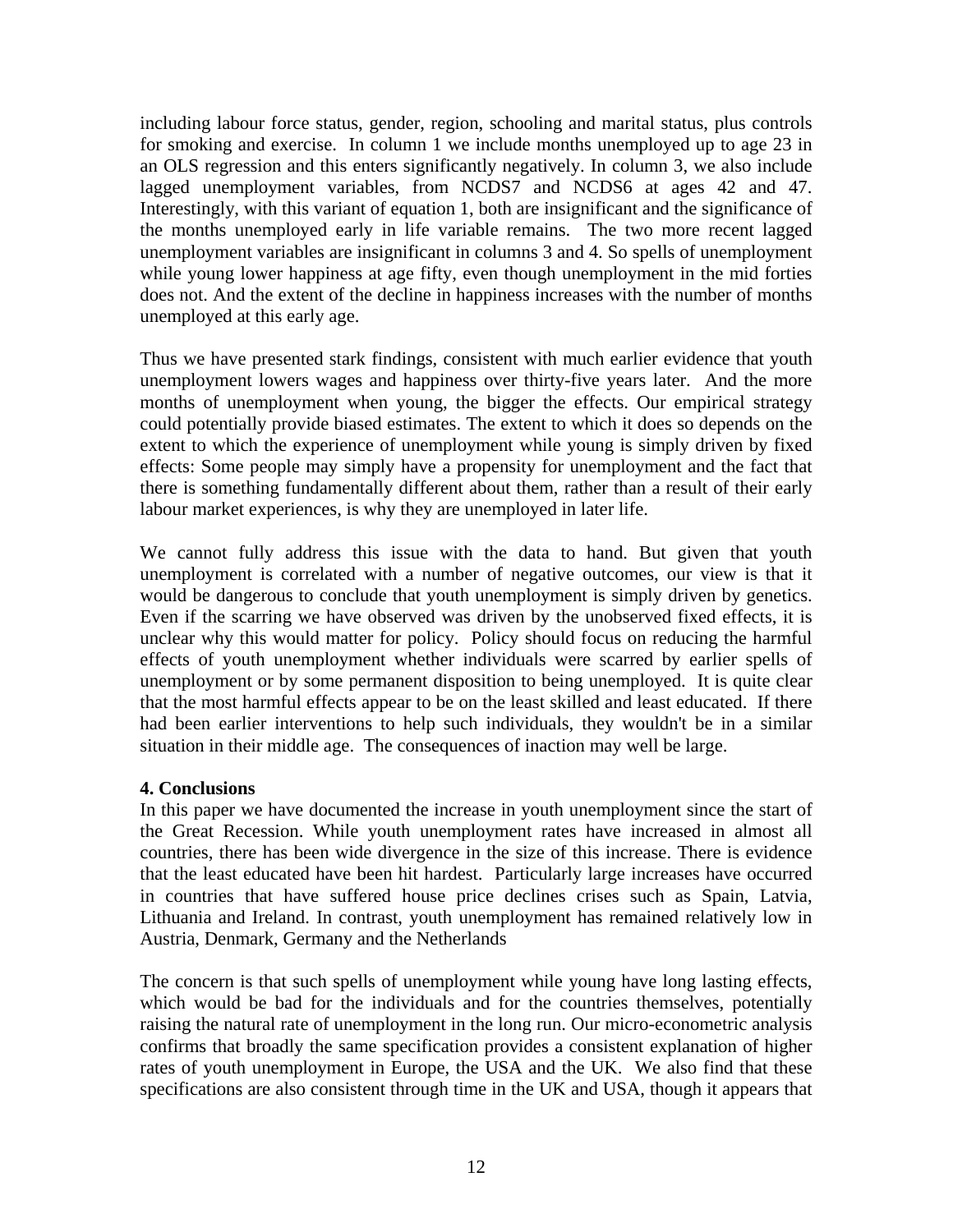the relative disadvantage of youth in the labour market has increased during the Great Recession.

Our analysis of the UK NCDS data supports the notion that early adulthood unemployment creates long lasting scars which affect labour market outcomes much later in life. We focus on are weekly wages and happiness. Our results showed significant effects at age 50 from early adulthood unemployment that were much more significant than recent unemployment experience.

Given these negative effects of early unemployment experience, the immediate policy response might therefore be to increase the demand for labour generally, or to seek to change the balance of demand in favor of younger workers. The most readily available lever for either of these approaches is fiscal policy. But this should not be taken as suggesting that efforts to improve the education, skills and employability of the young should not also be a focus of policy intervention. This age group was not responsible for the recession. It should not be expected to pay for it through potentially long-run adverse labour market outcomes.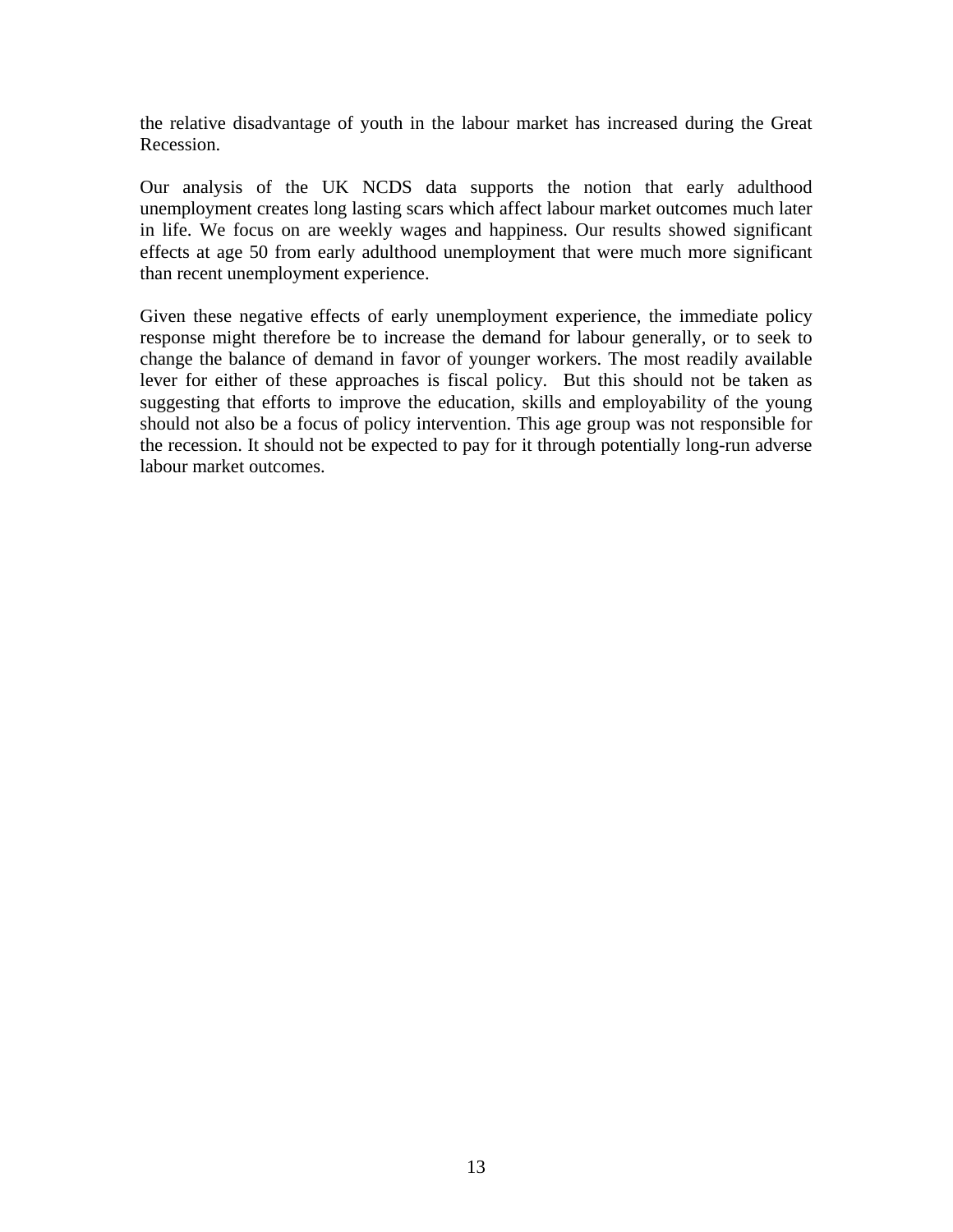#### References

Beaudry P. and J. DiNardo (1991), The effect of implicit contracts on the movement of wages over the business cycle: evidence from micro data, Journal of Political Economy, vol 99, no 4, pp 655-688

Bell, D.N.F and D.G. Blanchflower (2007), The Scots may be brave but they are neither healthy nor happy, Scottish Journal of Political Economy, May, 54(2), pp. 166-194.

Bell, D.N.F and D.G. Blanchflower (2010), UK unemployment in the Great Recession, National Institute Economic Review, November, 214, pp. R3-R25.

Bell, D.N.F and D.G. Blanchflower (2011), Underemployment in the Great Recession, National Institute Economic Review, January.

Blanchflower D.G. (2009), International evidence on well-being, in National Time Accounting and Subjective Well-being edited by Alan B. Krueger, NBER and University of Chicago Press.

Blanchflower, D.G. and A.J. Oswald (2004), Well-being over time in Britain and the USA, Journal of Public Economics, 88(7-8), July, pp. 1359-1386.

Blanchflower, D.G. and A.J. Oswald (2008), Is well-being U-shaped over the life cycle?, Social Science & Medicine, 66(6), pp. 1733-1749.

Blanchflower, D.G. and R.B. Freeman (editors), Youth Employment and Joblessness in Advanced Countries, University of Chicago Press and NBER, 2000.

Card D. and T. Lemieux (2000) Adapting to circumstance: the evolution of work, school and living arrangements among North American youth, in Blanchflower D. and R. Freeman (eds.) Youth Employment and Joblessness in Advanced Countries, University of Chicago Press and NBER.

Chiuri, M.C. and D. Del Boca (2008), Household membership decisions of adult children, IZA Discussion Paper No. 3546, June.

Corcoran, M. (1984), The employment and wage consequences of teenage women's nonemployment, in Freeman, R. B. and D. A. Wise, (editors), The Youth Labor Market Problem: Its Nature, Causes, and Consequences, University of Chicago Press and NBER.

Cox, D. R. and Miller, H. D. (1965), The Theory of Stochastic Processes. London: Chapman and Hall.

Ebrecht, M., Hextall, J., Kirtley, L.G., Taylor, A., Dyson, M., & Weinman, J. (2004). Perceived stress and cortisol levels predict the speed of wound healing in healthy male adults, Psychoneuroendocrinology, 29, 798-809.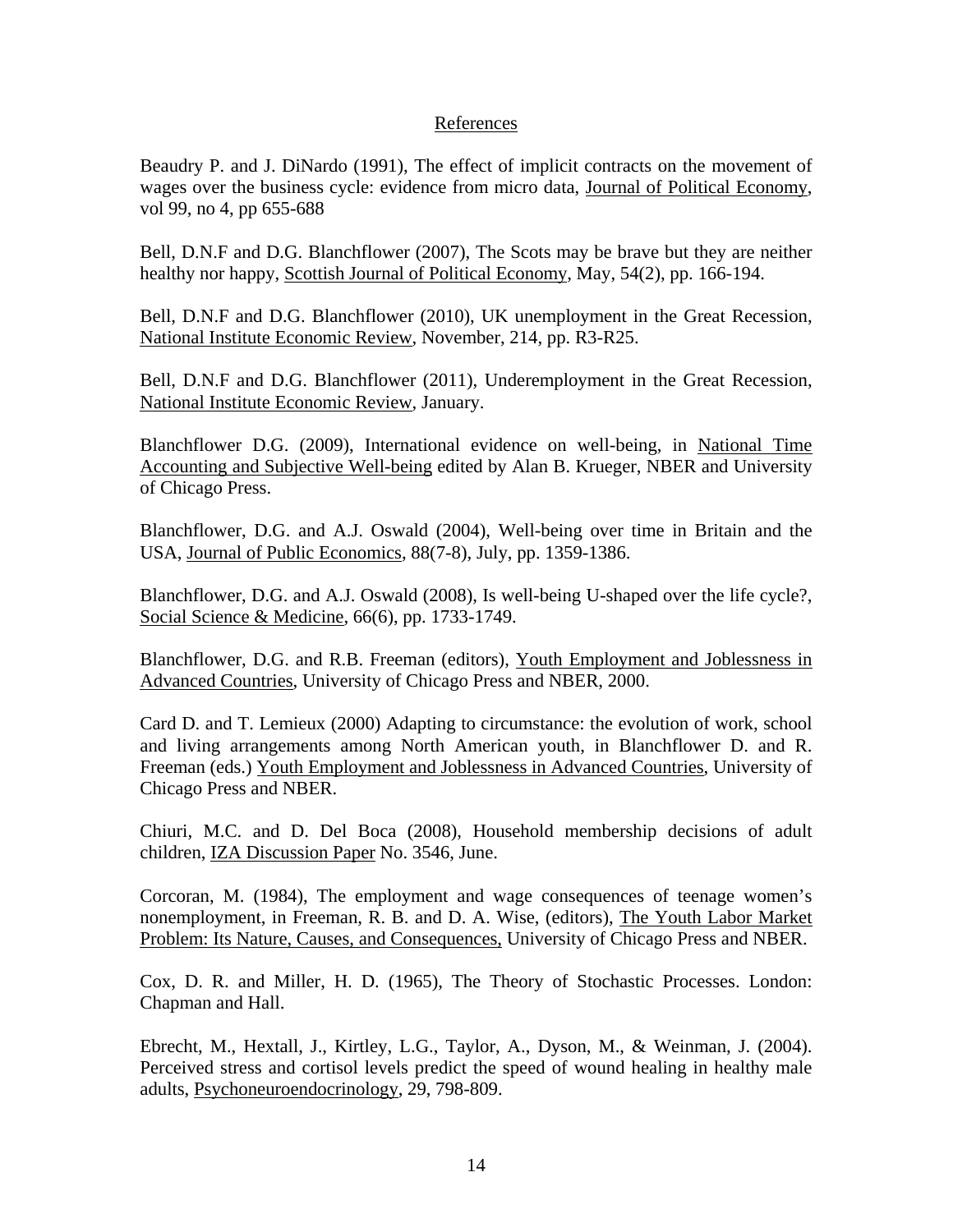Ellwood, D. (1984), Teenage unemployment: permanent scars or temporary blemishes?, NBER Chapters, in Freeman, R. B. and D. A. Wise, (editors), The Youth Labor Market Problem: Its Nature, Causes, and Consequences, University of Chicago Press and NBER.

Freeman, R.B. and H. J. Holzer (1986), The Black Youth Employment Crisis, University of Chicago Press and NBER.

Giuliano, P. and A. Spilimbergo (2009), Growing up in a recession: beliefs and the macroeconomy, NBER Working Paper No. 15321, September.

Gregg, P.A. (2001), The impact of youth unemployment on adult unemployment in NCDS, Economic Journal, 111(475), pp. F623-F653.

Gregg, P.A. and Tominey, E. (2005), The wage scar from male youth unemployment, Labour Economics, 12, pp. 487-509.

Heckman, J. and Borjas, G. (1980), Does unemployment cause future unemployment? definitions, questions and answers from a continuous time model of heterogeneity and state dependence, Economica, 47(187), pp. 247-83, August.

Kahn, L.B. (2010), The long-term labor market consequences of graduating from college in a bad economy, Labour Economics, 17(2), April, pp. 303-316.

Mroz, T.A. and Savage, T.H. (2006), 'The long-term effects of youth unemployment', Journal of Human Resources, Spring, 41(2), pp. 259-293.

Nickell, S., Jones, P. and Quintini, G. (2002). A picture of job insecurity facing British men, Economic Journal vol. 112(476), pp. 1 -27.

Nordström Skans, O., (2004), Scarring effects of the first labour market experience: a sibling based analysis, Institute for Labour Market Policy Evaluation. Working paper  $2004:14$ .

OECD, 2009, OECD Employment Outlook, 2009.

OECD (2010), Off to a good start? Jobs for youth, Paris, December.

Rice, P. (1999), The impact of local labour markets on investment in higher education: evidence from the England and Wales Youth Cohort Studies, Journal of Population Economics, 12, pp. 287-312.

Stewart , M. B. (2000). 'The inter-related dynamics of unemployment and low pay', University of Warwick, mimeo.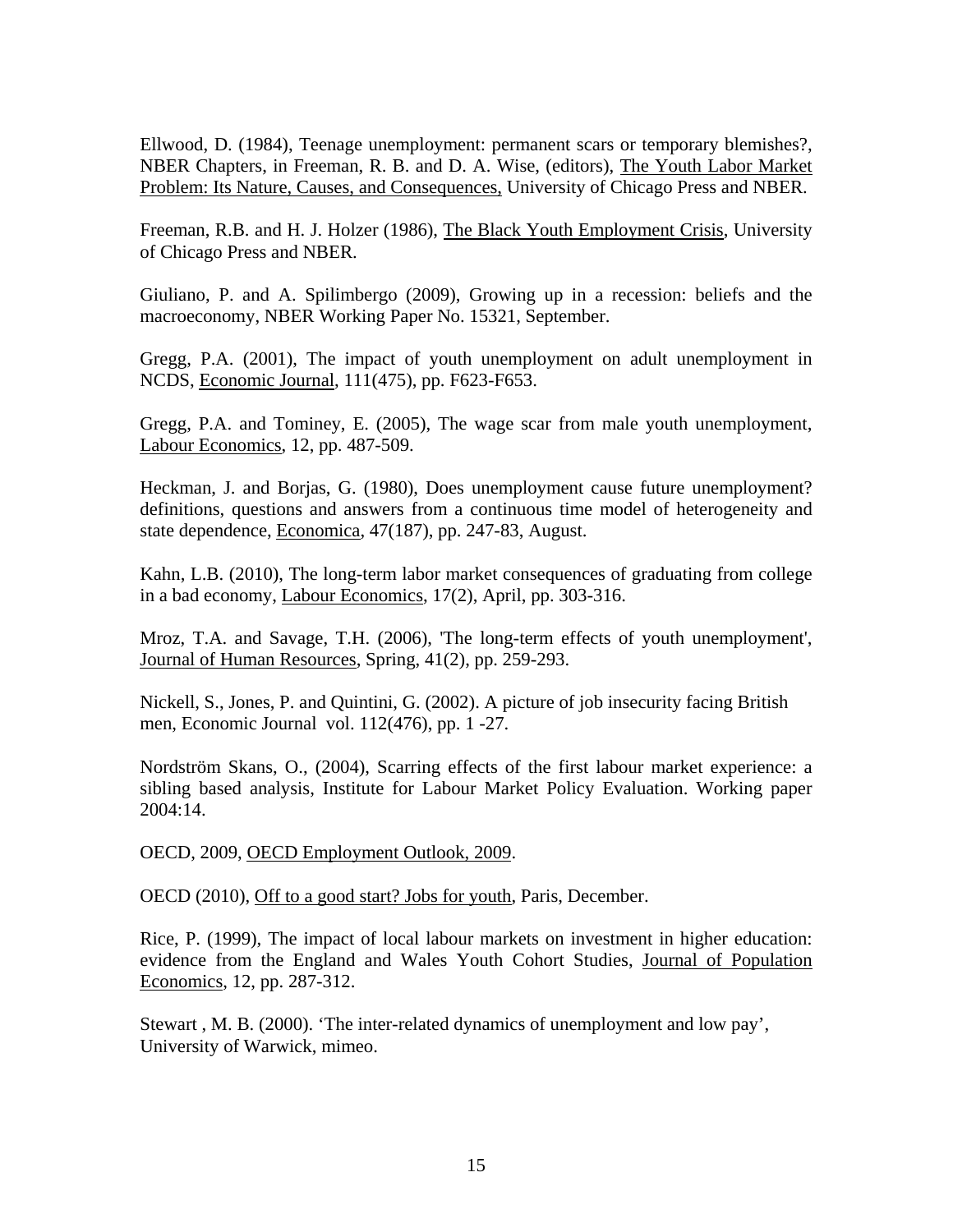|                       | 2010Q3 | 2010Q1 | 2009Q1 | 2008Q1 |
|-----------------------|--------|--------|--------|--------|
| European Union (27)   | 20.3   | 20.7   | 18.4   | 14.7   |
| Euro area (16)        | 20.0   | 20.2   | 18.4   | 14.7   |
| Austria               | 8.6    | 9.6    | 9.3    | 8.2    |
| Belgium               | 23.5   | 23.8   | 21.0   | 17.3   |
| Bulgaria              | 20.8   | 22.1   | 13.5   | 13.8   |
| Cyprus                | 20.8   | 18.7   | 10.9   | 9.1    |
| Czech Republic        | 17.7   | 19.3   | 12.8   | 10.0   |
| Denmark               | 14.7   | 13.4   | 9.1    | 7.2    |
| Estonia               | 28.1   | 39.6   | 24.0   | 7.4    |
| Finland               | 20.7   | 22.5   | 18.8   | 15.9   |
| France                | 24.2   | 23.4   | 22.9   | 17.9   |
| Germany               | 8.8    | 9.9    | 10.1   | 10.2   |
| Greece                | 32.1   | 29.7   | 24.4   | 22.5   |
| Hungary               | 27.2   | 27.0   | 24.6   | 19.7   |
| Ireland               | 28.5   | 27.1   | 20.5   | 10.1   |
| Italy                 | 28.2   | 27.5   | 24.3   | 20.7   |
| Latvia                | 34.0   | 39.0   | 27.8   | 10.8   |
| Lithuania             | 35.3   | 34.1   | 23.6   | 9.2    |
| Luxembourg            | 18.4   | 17.4   | 18.6   | 15.4   |
| Malta                 | 12.1   | 13.9   | 14.2   | 11.5   |
| Netherlands           | 8.7    | 8.9    | 6.7    | 6.2    |
| Norway                | 8.3    | 8.9    | 8.6    | 6.8    |
| Poland                | 22.8   | 23.3   | 18.1   | 17.8   |
| Portugal              | 23.0   | 21.9   | 19.1   | 15.8   |
| Romania               | 21.4   | 21.0   | 20.2   | 18.5   |
| Slovakia              | 32.0   | 32.9   | 22.3   | 19.1   |
| Slovenia              | 15.6   | 13.2   | 12.6   | 11.2   |
| Spain                 | 42.4   | 39.9   | 34.7   | 20.8   |
| Sweden                | 24.8   | 26.3   | 22.5   | 18.9   |
| Turkey                | 19.3   | 21.1   | 22.8   | 17.0   |
| <b>United Kingdom</b> | 18.9   | 19.7   | 17.9   | 13.8   |
| <b>United States</b>  | 18.2   | 18.7   | 15.7   | 11.5   |

Table 1. Quarterly Youth unemployment Rates, 2008-2010Q3 (%)

Source: Eurostat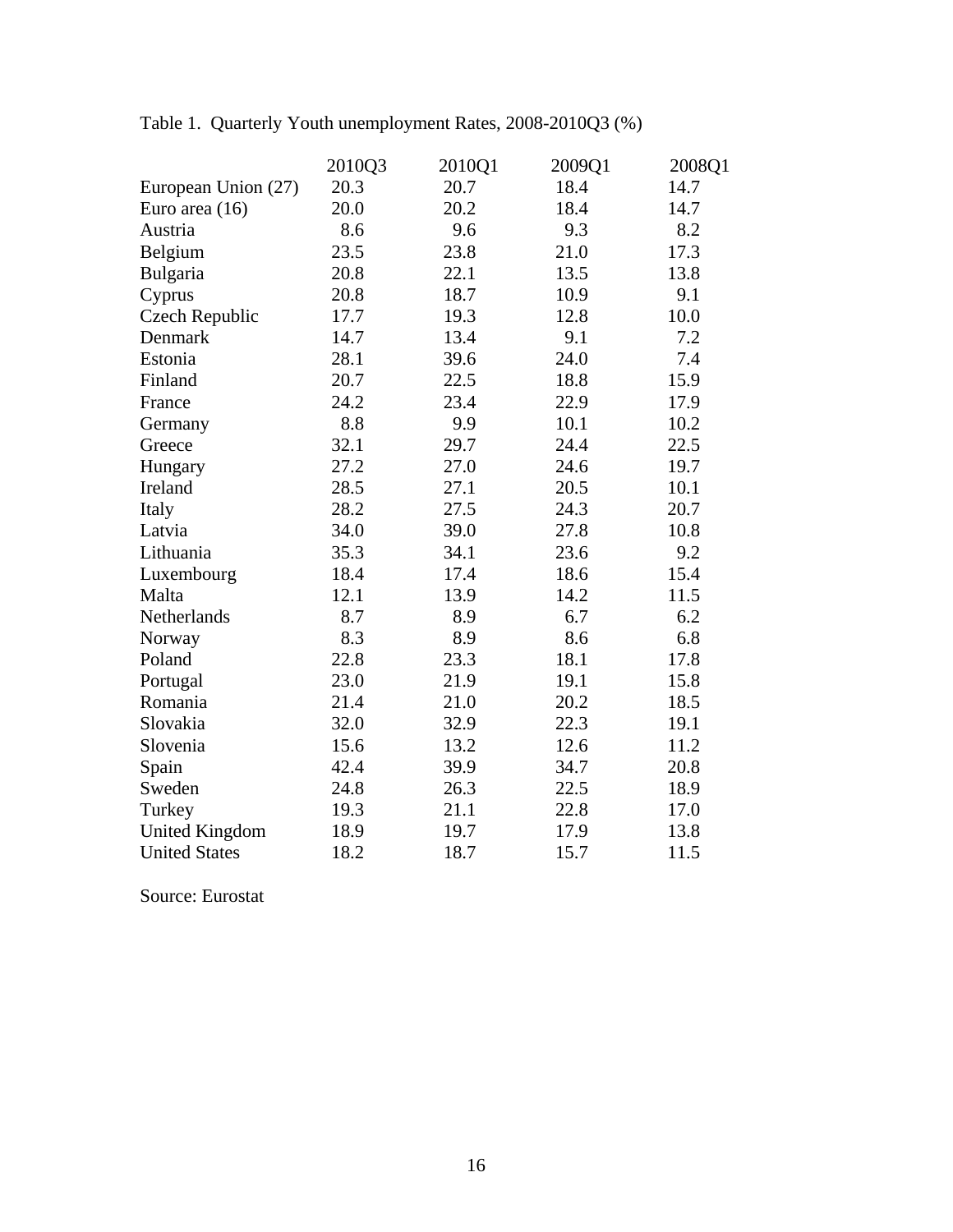|                       | Employment change | GDP (at market prices) |               |
|-----------------------|-------------------|------------------------|---------------|
|                       | 2008Q1-2010Q2     | 2008Q1-2009Q3          | 2009Q4-2010Q2 |
| European Union        | $-1.3$            | $-4.6$                 | 1.6           |
| Euro area             | $-1.6$            | $-4.2$                 | 1.5           |
| Austria               | 1.6               | $-2.9$                 | 1.6           |
| Belgium               | $-0.2$            | $-1.9$                 | 1.3           |
| Bulgaria              | $-6.6$            | $-1.6$                 | $-0.2$        |
| Croatia               | $-3.6$            | $-5.1$                 | $-1.3$        |
| Cyprus                | 2.1               | $-0.4$                 | 0.7           |
| Czech Republic        | $-1.6$            | $-3.3$                 | 1.8           |
| Denmark               | $-2.7$            | $-6.6$                 | 2.6           |
| Estonia               | $-14.9$           | $-22.3$                | 4.4           |
| Finland               | 0.5               | $-8.4$                 | 2.3           |
| France                | 0.3               | $-3.1$                 | 1.5           |
| Germany               | 0.7               | $-4.1$                 | 3.0           |
| Greece                | $-1.9$            | $-1.1$                 | $-3.4$        |
| Hungary               | $-1.7$            | $-7.1$                 | 0.6           |
| Iceland               | $-3.2$            | $-7.6$                 | $-4.6$        |
| Ireland               | $-12.9$           | $-12.6$                | $-1.5$        |
| Italy                 | $-0.7$            | $-6.2$                 | 0.8           |
| Latvia                | $-17.7$           | $-26.8$                | 0.5           |
| Lithuania             | $-12.1$           | $-15.5$                | 0.4           |
| Luxembourg            | 10.3              | $-3.9$                 | 0.9           |
| Malta                 | 4.9               | $-0.1$                 | 2.5           |
| Netherlands           | 0.5               | $-3.9$                 | 2.1           |
| Norway                | 0.9               | $-2.3$                 | 0.4           |
| Poland                | 3.1               | 4.2                    | 3.0           |
| Portugal              | $-3.8$            | $-3.0$                 | 1.3           |
| Romania               | 4.1               | $-2.8$                 | $-1.5$        |
| Slovakia              | $-3.3$            | $-4.2$                 | 3.7           |
| Slovenia              | $-0.3$            | $-7.0$                 | 1.1           |
| Spain                 | $-9.4$            | $-4.4$                 | 0.1           |
| Sweden                | 0.8               | $-6.9$                 | 4.0           |
| <b>United Kingdom</b> | $-1.7$            | $-6.2$                 | 2.0           |
| USA*                  | $-7.9$            | $-3.8$                 | 2.5           |

|  |  | Table 2. Employment Change and GDP in the Great Recession (%) |  |
|--|--|---------------------------------------------------------------|--|
|  |  |                                                               |  |

Note: \* January 2008-September 2010. Source: Eurostat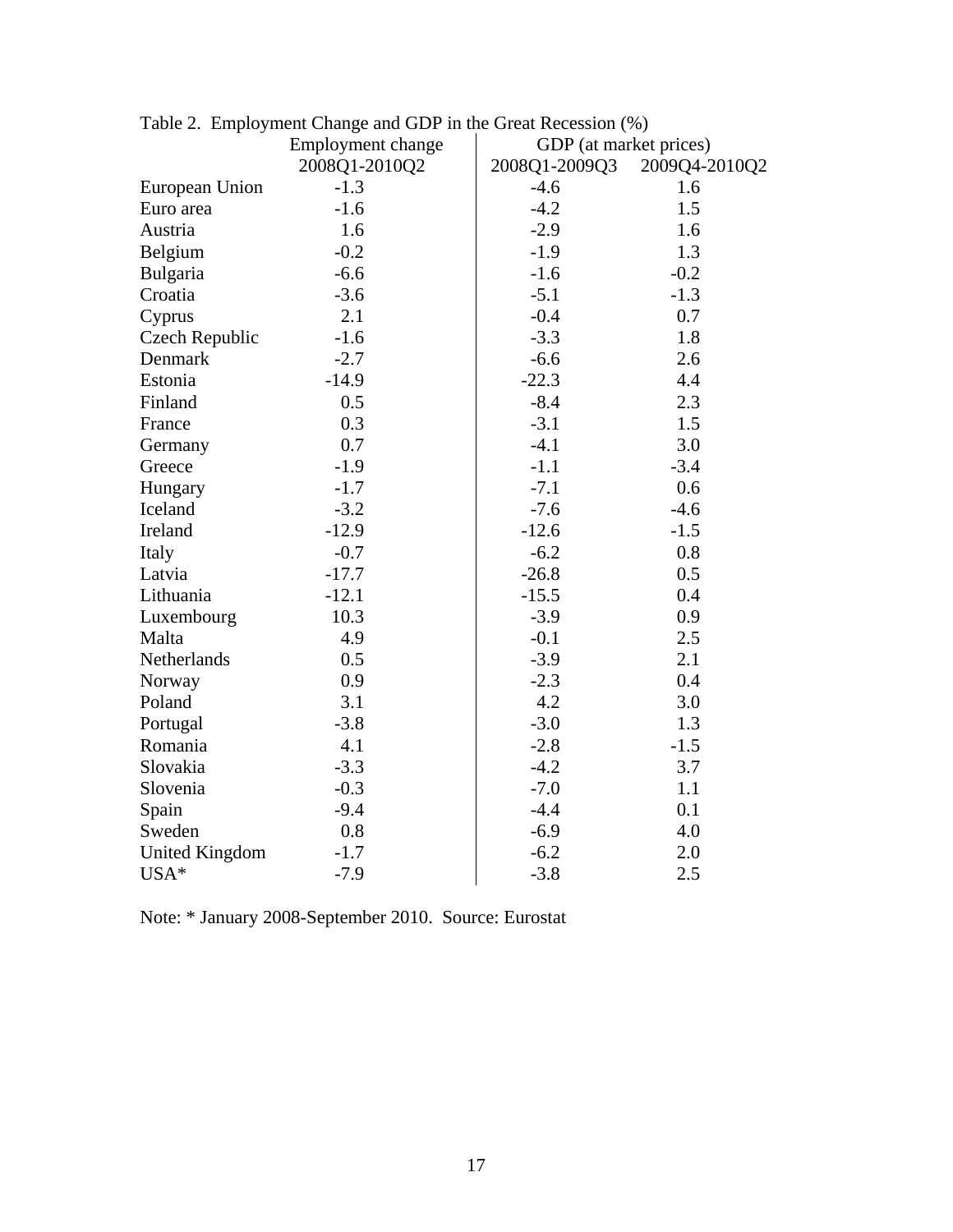|                                                                      | October 2010 | <i><b>2008</b></i> | 2005-7 | 2000-4 | 1990-4 | 1983-4 |
|----------------------------------------------------------------------|--------------|--------------------|--------|--------|--------|--------|
| a) Ratio of age <25 unemployment rate to age 25-74 unemployment rate |              |                    |        |        |        |        |
| Belgium                                                              | 3.28         | 3.05               | 2.98   | 3.01   | 2.74   | 3.02   |
| Denmark                                                              | 2.49         | 3.04               | 2.33   | 1.80   | 1.49   | 2.33   |
| Germany                                                              | 1.33         | 1.43               | 1.38   | 1.09   | 1.21   |        |
| Ireland                                                              | 2.38         | 2.61               | 2.40   | 2.24   | 1.83   | 1.76   |
| Spain                                                                | 2.34         | 2.51               | 2.54   | 2.73   | 2.99   |        |
| France                                                               | 3.01         | 2.94               | 2.78   | 2.58   | 2.85   | 4.00   |
| Italy                                                                | 3.79         | 3.79               | 3.98   | 3.41   | 4.57   | 7.22   |
| Netherlands                                                          | 2.36         | 2.63               | 2.16   | 2.24   | 1.45   | 1.71   |
| Portugal                                                             | 2.25         | 2.41               | 2.36   | 2.74   | 3.13   | 4.05   |
| Finland                                                              | 3.37         | 3.37               | 3.01   | 2.80   | 3.02   |        |
| Sweden                                                               | 4.21         | 4.88               | 4.20   | 3.16   | 3.18   | 3.48   |
| <b>United Kingdom</b>                                                | 3.24         | 3.85               | 3.85   | 3.22   | 1.94   | 2.30   |
| <b>United States</b>                                                 | 2.27         | 2.78               | 2.89   | 2.77   | 2.46   | 2.34   |
| b) Total unemployment rates (%)                                      |              |                    |        |        |        |        |
| Belgium                                                              | 8.5          | 7.0                | 8.1    | 7.5    | 7.7    | 10.8   |
| Denmark                                                              | 7.3          | 3.3                | 4.2    | 4.9    | 8.2    | 8.2    |
| Germany                                                              | 6.7          | 7.3                | 9.6    | 8.5    | 7.4    |        |
| Ireland                                                              | 14.1         | 6.3                | 4.5    | 4.3    | 14.7   | 14.7   |
| Spain                                                                | 20.7         | 11.3               | 8.7    | 10.8   | 15.7   |        |
| France                                                               | 9.8          | 7.8                | 9.0    | 8.8    | 9.9    | 8.5    |
| Italy                                                                | 8.6          | 6.7                | 6.9    | 8.8    | 9.3    | 7.7    |
| Netherlands                                                          | 4.4          | 3.1                | 4.4    | 3.6    | 5.3    | 8.2    |
| Portugal                                                             | 11.0         | 7.7                | 7.9    | 5.3    | 5.1    | 8.6    |
| Sweden                                                               | 8.1          | 6.2                | 6.9    | 6.3    | 5.8    | 3.5    |
| <b>United Kingdom</b>                                                | 7.7          | 5.6                | 5.2    | 5.0    | 9.0    | 10.9   |
| <b>United States</b>                                                 | 9.8          | 9.3                | 5.8    | 5.2    | 6.5    | 8.6    |

Table 3. Ratio of youth to adult annual unemployment rates and national unemployment rates, 1983-2010  *October 2010 2008 2005-7 2000-4 1990-4 1983-4* 

Source: Eurostat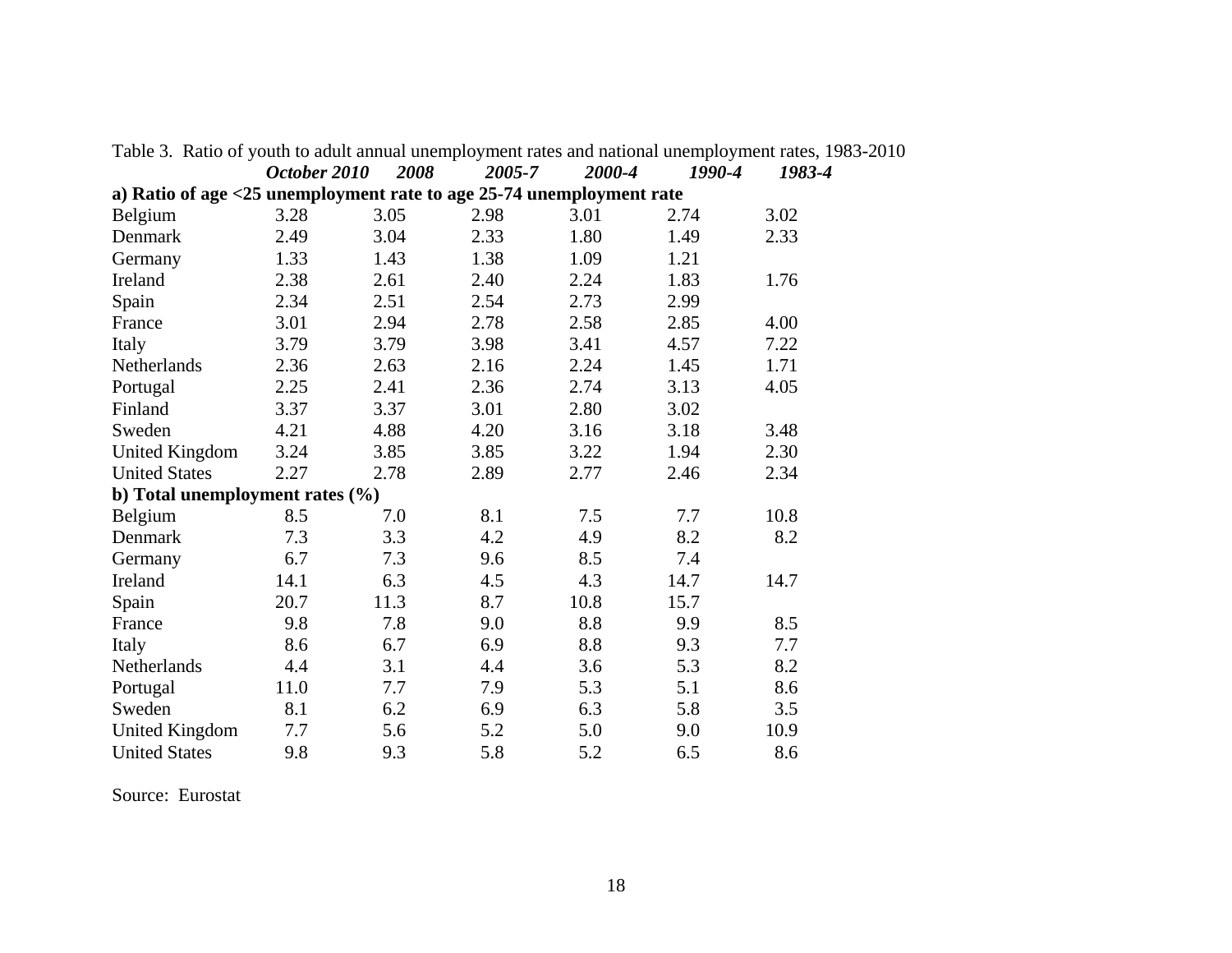|                       |        | All (ISECD 0-6) |        | Pre-primary | Upper/post-secondary |        | Tertiary |        |
|-----------------------|--------|-----------------|--------|-------------|----------------------|--------|----------|--------|
|                       | 2010Q3 | 2008Q1          | 2010Q3 | 2008Q1      | 2010Q3               | 2008Q1 | 2010Q3   | 2008Q1 |
| Austria               | 55.8   | 54.6            | 42.0   | 38.9        | 69.4                 | 70.8   | 58.0     | 73.9   |
| Belgium               | 24.3   | 27.5            | 9.9    | 11.4        | 32.5                 | 36.9   | 56.1     | 67.3   |
| Bulgaria              | 23.1   | 24.9            | 5.2    | 5.4         | 40.4                 | 46.6   | 59.6     | 65.1   |
| Czech Republic        | 24.4   | 27.2            | 3.4    | 4.1         | 43.0                 | 48.3   | 33.4     | 44.1   |
| Denmark               | 57.6   | 62.9            | 50.1   | 57.3        | 70.4                 | 73.7   | 65.7     | 79.1   |
| Estonia               | 23.5   | 35.5            | 8.4    | 16.8        | 34.2                 | 55.1   | 57.2     | 75.3   |
| Finland               | 43.0   | 39.3            | 26.9   | 20.1        | 63.5                 | 59.5   | 87.4     | 79.9   |
| France                | 30.8   | 31.3            | 13.9   | 16.3        | 41.7                 | 42.1   | 54.1     | 51.6   |
| Germany               | 45.2   | 47.5            | 32.1   | 34.8        | 63.4                 | 65.7   | 71.7     | 83.8   |
| Greece                | 20.7   | 22.8            | 12.3   | 16.5        | 26.2                 | 25.0   | 47.4     | 59.3   |
| Hungary               | 17.9   | 19.6            | 5.3    | 6.4         | 29.1                 | 30.2   | 58.4     | 72.6   |
| Ireland               | 30.8   | 47.0            | 9.3    | 19.6        | 43.9                 | 62.0   | 62.8     | 80.5   |
| Italy                 | 20.5   | 24.2            | 12.3   | 15.0        | 30.9                 | 36.1   | 29.3     | 30.7   |
| Latvia                | 26.1   | 40.1            | 9.9    | 17.7        | 37.9                 | 60.4   | 76.9     | 87.9   |
| Lithuania             | 19.8   | 26.0            | 4.8    | 6.0         | 28.0                 | 38.9   | 54.1     | 78.3   |
| Luxembourg            | 19.4   | 21.9            | 11.0   | 14.5        | 33.9                 | 30.5   | 41.1     | 54.2   |
| Netherlands           | 66.0   | 68.0            | 56.8   | 59.2        | 75.0                 | 77.3   | 79.6     | 81.5   |
| Norway                | 52.3   | 56.9            | 47.9   | 49.4        | 64.1                 | 70.2   | 75.1     | 81.2   |
| Poland                | 26.3   | 26.6            | 6.6    | 6.5         | 41.8                 | 42.3   | 52.8     | 66.9   |
| Portugal              | 27.9   | 34.9            | 26.0   | 34.2        | 29.4                 | 32.3   | 39.2     | 61.3   |
| Romania               | 25.8   | 23.3            | 19.6   | 14.6        | 30.4                 | 31.6   | 55.6     | 64.6   |
| Slovakia              | 20.6   | 27.3            | 1.8    | 2.2         | 37.2                 | 47.4   | 36.0     | 66.7   |
| Slovenia              | 32.9   | 34.4            | 17.3   | 14.9        | 44.8                 | 47.3   | 53.1     | 57.2   |
| Spain                 | 26.2   | 36.5            | 24.4   | 38.4        | 28.3                 | 36.3   | 47.2     | 57.0   |
| Sweden                | 43.7   | 39.0            | 26.6   | 22.4        | 63.7                 | 64.6   | 68.1     | 53.1   |
| <b>United Kingdom</b> | 47.1   | 52.4            | 34.2   | 43.2        | 55.2                 | 60.5   | 72.8     | 81.0   |

Table 4. Employment rates (%) by educational status ages 15-24 (ISCED, 1997)

Notes: ISCED 0-2=Pre-primary, primary and lower secondary education - levels 0-2. ISCED3-4 =Upper secondary and postsecondary non-tertiary education - levels 3-4 (ISCED 1997). ISCED levels 5-6 Tertiary education - levels 5-6 (ISCED 1997)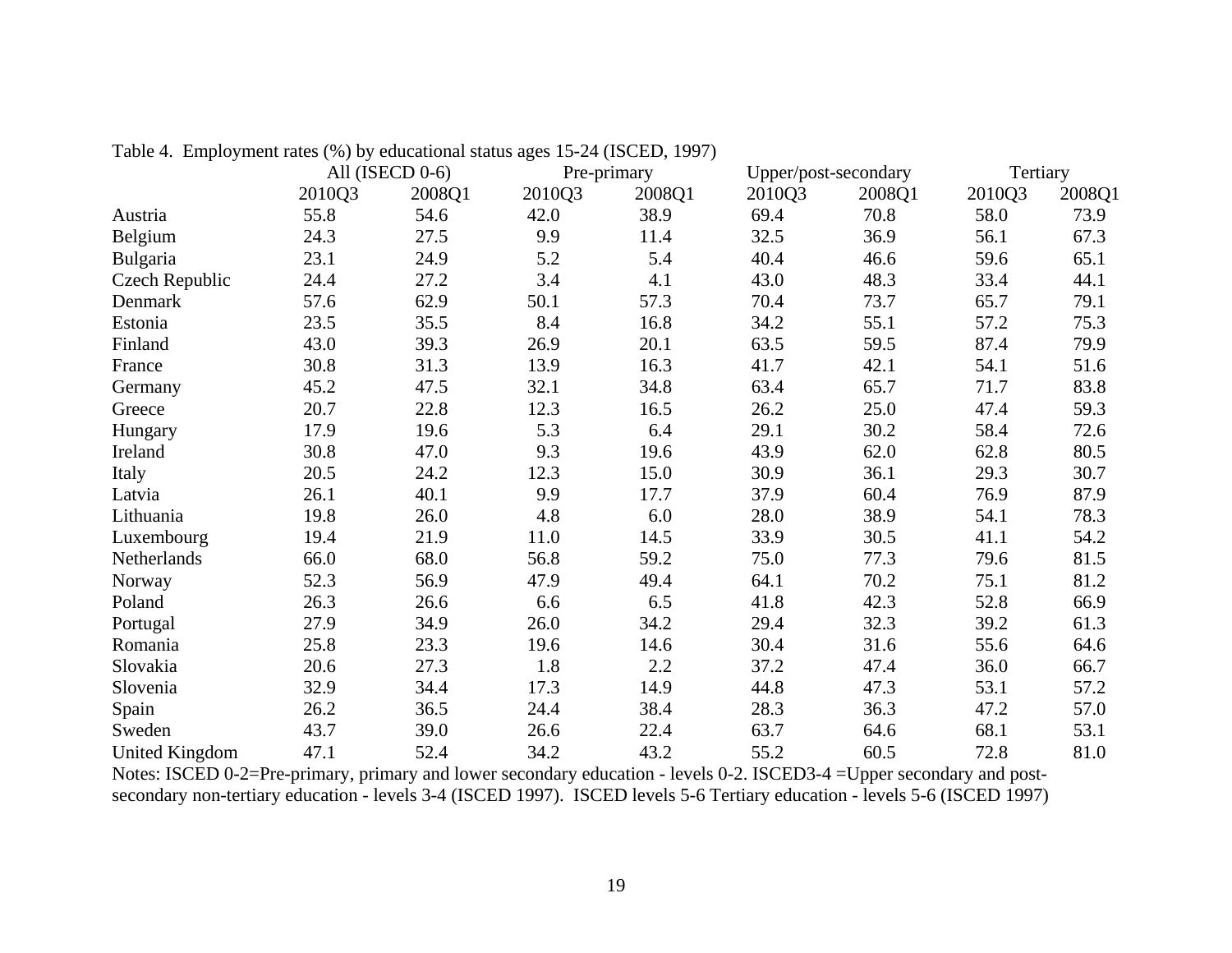Table 5. Estimated probability of unemployment

#### **USA**

|                   | 1979 | 1982-83 | 2007 | 2010    |
|-------------------|------|---------|------|---------|
| 15-24 years.093   |      | .126    | .049 | .076    |
| 25-34 years .034  |      | .057    | .013 | .024    |
| 35-44 years .009  |      | .023    | .003 | .006    |
| 55-64 years -.005 |      | $-.010$ | .003 | $-.001$ |
| $65+$ years-.005  |      | $-.039$ | .004 | $-.008$ |

#### **Europe**

|                          | 1975-82 1983-89 |              | 2007    |      | 2010 2010 (9 countries) |
|--------------------------|-----------------|--------------|---------|------|-------------------------|
| 15-24 years 0.096        |                 | .131<br>.180 | .167    | .170 |                         |
| 25-34 years .014         |                 | .045<br>.040 | .037    | .053 |                         |
| 35-44 years -.012        | $-.004$         | .009         | $-.004$ | .036 |                         |
| 55-64 years.029          |                 | .037<br>.041 | .005    | .020 |                         |
| $65 + \text{years}$ .028 | $-.002$         | $-.042$      | $-.060$ | .009 |                         |

Source: Mannheim Trend file and for 2010 #73.3 Eurobarometer and 2007 Notes: Sample for 1975-1989 is nine EU countries; Belgium, Denmark, France, Germany, Ireland, Italy, Luxembourg, the Netherlands, and the UK. Samples for 2007 are all twenty-seven EU countries. The final column is for the same 9 countries as for 1975-1989. Controls include gender, schooling and country or state. Estimated with dprobit.

|             | rable 0. Conort size in 2000 (age $20 - 100$ ) |          |          |          |
|-------------|------------------------------------------------|----------|----------|----------|
|             | 5 years                                        | 10 years | 15 years | 25 years |
| Euro area   | 88                                             | 88       | 93       | 111      |
| Denmark     | 105                                            | 112      | 114      | 98       |
| Estonia     | 59                                             | 55       | 76       | 93       |
| Finland     | 91                                             | 97       | 109      | 112      |
| Germany     | 74                                             | 83       | 86       | 103      |
| Greece      | 87                                             | 88       | 95       | 130      |
| Ireland     | 104                                            | 98       | 95       | 137      |
| Latvia      | 53                                             | 49       | 80       | 92       |
| Lithuania   | 53                                             | 66       | 94       | 87       |
| Netherlands | 101                                            | 98       | 101      | 97       |
| Norway      | 99                                             | 107      | 109      | 100      |
| Spain       | 89                                             | 82       | 87       | 132      |
| Sweden      | 86                                             | 82       | 111      | 95       |
| UK          | 81                                             | 89       | 96       | 98       |
| <b>USA</b>  | 97                                             | 94       | 102      | 103      |

#### Table 6. Cohort size in 2008 (age  $20 - 100$ )

Source: Eurostat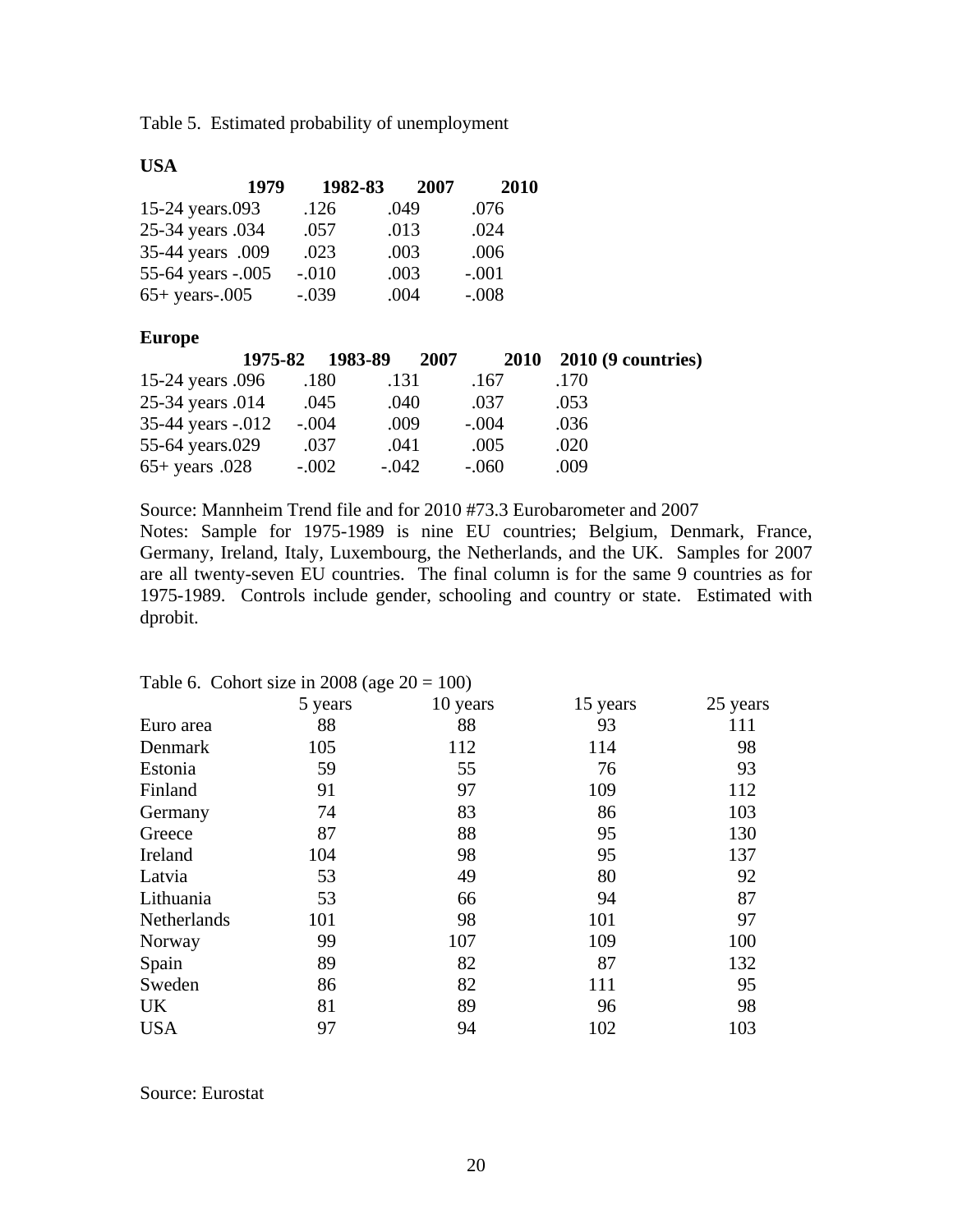|                             | (1)                                        | (2)           | (3)            | (4)                                                            |
|-----------------------------|--------------------------------------------|---------------|----------------|----------------------------------------------------------------|
|                             |                                            |               |                | Lost a job Ability to keep job Likely to find a job Optimistic |
|                             | probit                                     | ordered logit | OLS            | ordered logit                                                  |
| Male                        | .0281 (9.82) .0429 (1.28)                  |               | .4003(8.32)    | .1003(4.16)                                                    |
| 15-24*unemployed            |                                            |               |                | .2859(2.19)                                                    |
| $15-24$ years               | $.0583(8.02) - .1849(2.39)$                |               | 1.5383(13.93)  | .4662(8.13)                                                    |
| $25-34$ years               | $.0519(9.11)$ - $.2528(4.26)$              |               | 1.5242(18.18)  | .3190(7.73)                                                    |
| $35-44$ years               | $.0432(8.06)$ - $.2712(4.74)$              |               | 1.3761(17.00)  | .1625(4.11)                                                    |
| $55-64$ years               | $.0422(8.10)$ -.2187 (3.83)                |               | .6696(8.32)    | .0498(1.14)                                                    |
| $65+$ years                 | $-0.0854(17.83) - 0.0534(0.35)$            |               | $-.5358(2.50)$ | .1278(2.45)                                                    |
| ALS 16-19                   | $-0.0045(1.08)$ . 2430 (4.11)              |               | .4980(5.77)    | .2249(6.44)                                                    |
| ALS $20+$                   | $-.0330(7.62)$ . 7075 (11.37)              |               | 1.2023(13.39)  | .5253(13.51)                                                   |
|                             | Still studying -.0682 (14.23)              |               | .6080(8.40)    |                                                                |
|                             | No FT education -.0028 (0.19) .1959 (0.64) |               | $-.1431(0.33)$ | $-.2084(1.42)$                                                 |
| Home worker                 |                                            |               |                | $-.0954(1.95)$                                                 |
| Unemployed                  |                                            |               |                | $-.4865(9.64)$                                                 |
| Retired/disabled            |                                            |               |                | $-.2264(5.16)$                                                 |
| Immigrant                   | $.0756(10.26)$ - $.2730(3.42)$             |               | $-.1719(1.49)$ |                                                                |
|                             | Health problems .0158 (3.67) -.2885 (4.56) |               | $-.6191(7.04)$ |                                                                |
|                             |                                            |               |                |                                                                |
| $cut1$ /constant -3.5596    |                                            | 4.0107        |                | $-1.8505$                                                      |
| cut2                        | $-1.9104$                                  |               |                | $-.0170$                                                       |
| cut3                        | .1649                                      |               |                | 2.2223                                                         |
|                             |                                            |               |                |                                                                |
| N                           | 29,484                                     | 13,462        | 13,129         | 26,164                                                         |
| Pseudo/Adjusted $R^2$ .1124 |                                            | .0798         | .1354          | .0590                                                          |

Table 7. Probability of having lost, ability to keep and likelihood of finding a new job, and degree of optimism, Europe, 2009

Source: Columns 1-3 - Eurobarometer #71.2, May - June 2000. Column 4 - Eurobarometer #72.1, August-September 2009.

Notes: Excluded categories, Age left school<16 and ages 45-54. 'Health problems' variable relates to whether the individual suffers from a chronic physical or mental health problem, which affects their daily activities. In column 1 the dependent variable is set to one if the respondent says that "as a result of the economic crisis they have lost their job", zero otherwise and includes the full sample including those studying. In column 2 the dependent variable is 'How confident would you say you are in your ability to keep your job in the coming months? Are you not at all confident; not very confident; fairly confident or very confident? The equation is estimated as an ordered logit. In column 3 the question is "if you were to be laid-off, how would you rate on a scale of 1 to 10, the likelihood of you finding a job in the next six months? '1' means that it 'would be not at all likely' and '10' means that it 'would be very likely'. T-statistics in parentheses. In column 4 the question is 'please tell me whether you totally disagree (8.7%), tend to disagree (28.5%), tend to agree (44.0%) or totally agree (17.4%) with the following statement: You are optimistic about the future? All equations also include 29 country dummies.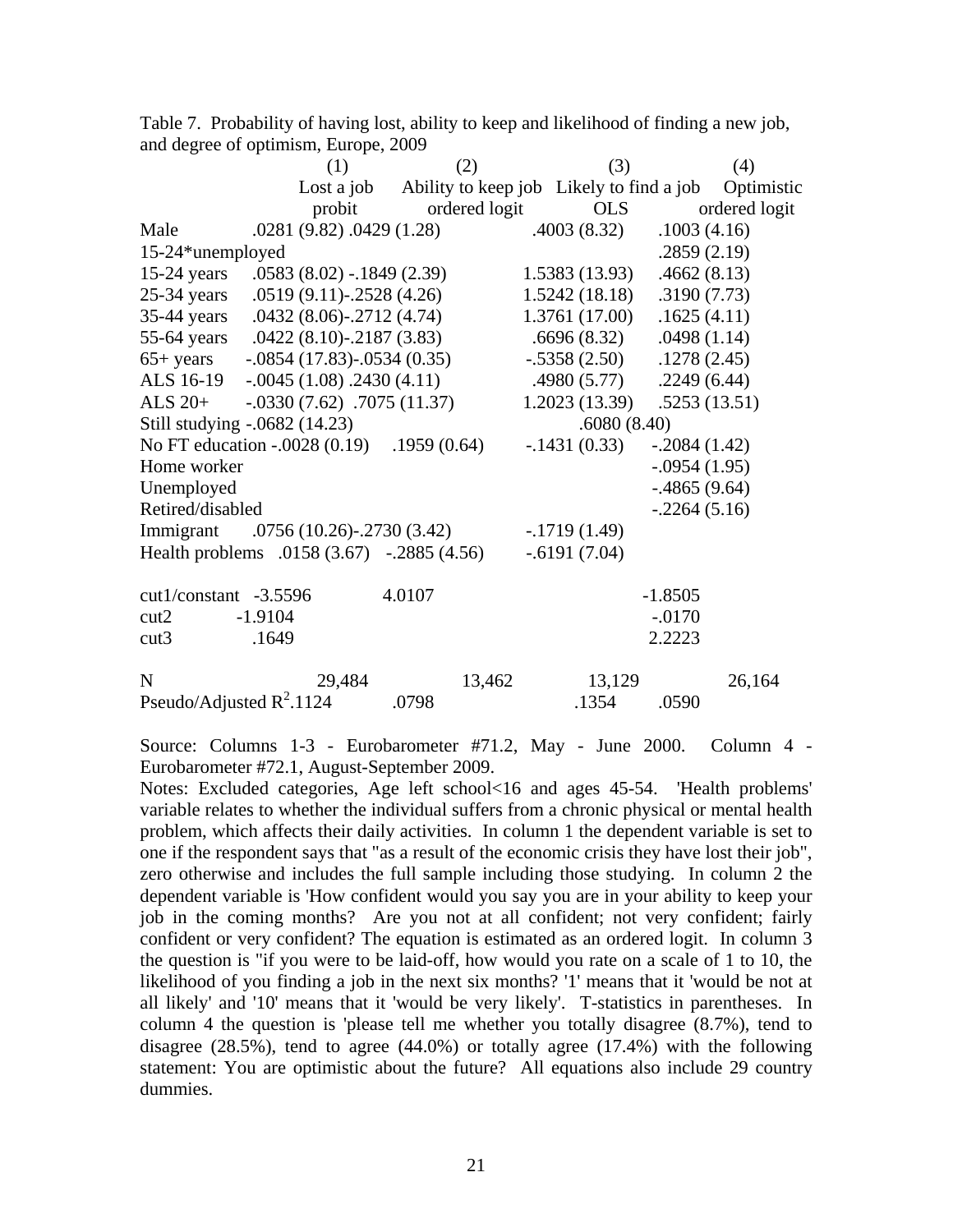|                                            | (1)              | (2)             | (3)                           | (4)              |
|--------------------------------------------|------------------|-----------------|-------------------------------|------------------|
|                                            | Employment       | Necessary to    | Unemployment                  | Life             |
|                                            | expectations     | create jobs     | main issue                    | satisfaction     |
|                                            | Ordered logit    | Ordered logit   | Probit                        | Ordered logit    |
| Male                                       | .0816(3.46)      | $-.0439(1.81)$  | $-0.0199(3.19)$               | $-.1083(4.56)$   |
| 15-24*unemployed .0692 (0.61) .1364 (1.12) |                  |                 | .0139(0.45)                   | .1725(1.51)      |
| $15-24$ years                              | .3658(5.77)      | .2017(3.03)     | .0493(2.93)                   | .7983 (12.24)    |
| $25-34$ years                              | .3094(7.56)      | .0484(1.15)     | .0152(1.40)                   | .3761(9.11)      |
| $35-44$ years                              | .1685(4.43)      | $-.0562(1.44)$  | .0053(0.53)                   | .1645(4.31)      |
| $55-64$ years                              | $-.0038(0.09)$   | .0214(0.51)     | $-.0141(1.30)$                | .1288(3.12)      |
| $65+$ years                                | .0445(0.88)      | .0532(1.01)     | $-.0508(3.82)$                | .4234(8.31)      |
| Home worker - 0748 (1.54)                  |                  | $-0.0133(0.26)$ | .0288(2.27)                   | $-.2595(5.35)$   |
| Unemployed -.1191 (2.73)                   |                  | .1577(3.40)     | .1421(12.35)                  | $-1.0957(25.10)$ |
| Retired/disabled-.0123 (0.30)              |                  | $-.0407(0.94)$  | $-.0054(0.50)$                | $-.2314(5.54)$   |
| ALS 16-19                                  | .0401(1.17)      | $-.0343(0.95)$  | $-0.0151(1.70)$               | .3066(9.06)      |
| ALS $20+$                                  | .2142(5.67)      | $-.1555(3.94)$  | $-.0346(3.48)$                | .7817(20.55)     |
| Still studying .2634 (3.80)                |                  | $-1279(1.77)$   | $-.0282(1.54)$                | .8798(12.35)     |
| No FT education-.0025 (0.02)               |                  | .0024(0.02)     | $-0.0123(0.37)$               | $-.5343(4.11)$   |
| Living together $.0640(1.53)$              |                  | $-.0489(1.13)$  | .0032(0.29)                   | $-.2068(4.83)$   |
| Single                                     | .0152(0.42)      | $-.0532(1.42)$  | $-.0083(0.87)$                | $-.4421(12.05)$  |
| Divorced/separated-.0770 (1.69)            |                  | $-.1234(2.60)$  | .0060(0.50)                   | $-.6695(14.67)$  |
| Widowed                                    | .0466(1.04)      | .0284(0.59)     | $-.0265(2.27)$                | $-.5337(11.93)$  |
| Other EU state .3255 (4.67)                |                  | .1307(1.89)     | $-.0219(1.20)$                | $-.1095(1.61)$   |
| Europe non EU .0724 (0.77)                 |                  | .6146(6.06)     | .0434(1.76)                   | $-0.2596(2.83)$  |
| Asia/Africa/Latin .0693 (0.68)             |                  | .2933(2.76)     | .0158(0.58)                   | $-.3784(3.66)$   |
| America/Japan .3858 (1.22)                 |                  | .2610(0.79)     | $-.0780(0.89)$                | .4890(1.41)      |
| Austria                                    | .6499(7.67)      | .5683(6.66)     | $-0.0679(2.98)$               | $-.1571(1.77)$   |
| Bulgaria                                   | .3983(4.57)      | .6092(6.13)     | .0808(3.61)                   | $-2.5190(28.63)$ |
| Croatia                                    | $-.2970(3.40)$   | .8936(10.10)    | .1716(7.78)                   | $-.8078(8.85)$   |
| Cyprus                                     | $-.6810(6.04)$   | .5175(4.69)     | $-.0466(1.68)$                | $-.2290(2.08)$   |
| Czech Republic $.0444(0.52)$               |                  | .5587(6.56)     | .0311(1.38)                   | $-.8571(9.71)$   |
| Denmark                                    | 1.4015(16.33)    | .8335(9.85)     | $-.0557(2.44)$                | 1.6625(17.53)    |
| East Germany-.1181 (1.12)                  |                  | $-.0352(0.33)$  | $-.0087(0.31)$                | $-.8928(8.24)$   |
| Estonia                                    | 1.2726 (14.88)   | .2446(2.75)     | .2445 (11.38) -1.1404 (12.98) |                  |
| Finland                                    | .8308(9.83)      | .8371(9.98)     | .0833(3.74)                   | .3291(3.72)      |
| France                                     | .1171(1.38)      | $-.1218(1.42)$  | .1404(6.41)                   | $-4543(5.13)$    |
| Greece                                     | $-1.2808(13.37)$ | $-.2708(3.16)$  | $-0111(0.49)$                 | $-2.3419(26.54)$ |
| Hungary                                    | .8139(9.63)      | .2399(2.80)     | .1502(6.82)                   | $-1.8973(21.70)$ |
| Iceland                                    | 1.0515(10.19)    | .8136(8.19)     | .0853(3.17)                   | 1.0579(9.62)     |
| Ireland                                    | .0402(0.47)      | 1.0639(11.97)   | .1870(8.54)                   | .4466(4.97)      |
| Italy                                      | .1316(1.54)      | .1629(1.84)     | .0503(2.25)                   | $-1.1695(13.30)$ |
| Latvia                                     | .6578 (7.89)     | $-2165(2.49)$   | .1953 (8.92)                  | $-1.5730(17.94)$ |
| Lithuania                                  | .0006(0.01)      | .9632(11.05)    | .1422(6.46)                   | $-1.8912(21.48)$ |
| Luxembourg -.3927 (3.62)                   |                  | .6086(5.82)     | $-.0041(0.15)$                | .5996(5.50)      |
| Macedonia                                  | .0895(1.05)      | 1.7473(19.10)   | .1491(6.74)                   | $-1.4650(16.23)$ |

|  | Table 8. Attitudes and expectations, 2010 |  |  |
|--|-------------------------------------------|--|--|
|--|-------------------------------------------|--|--|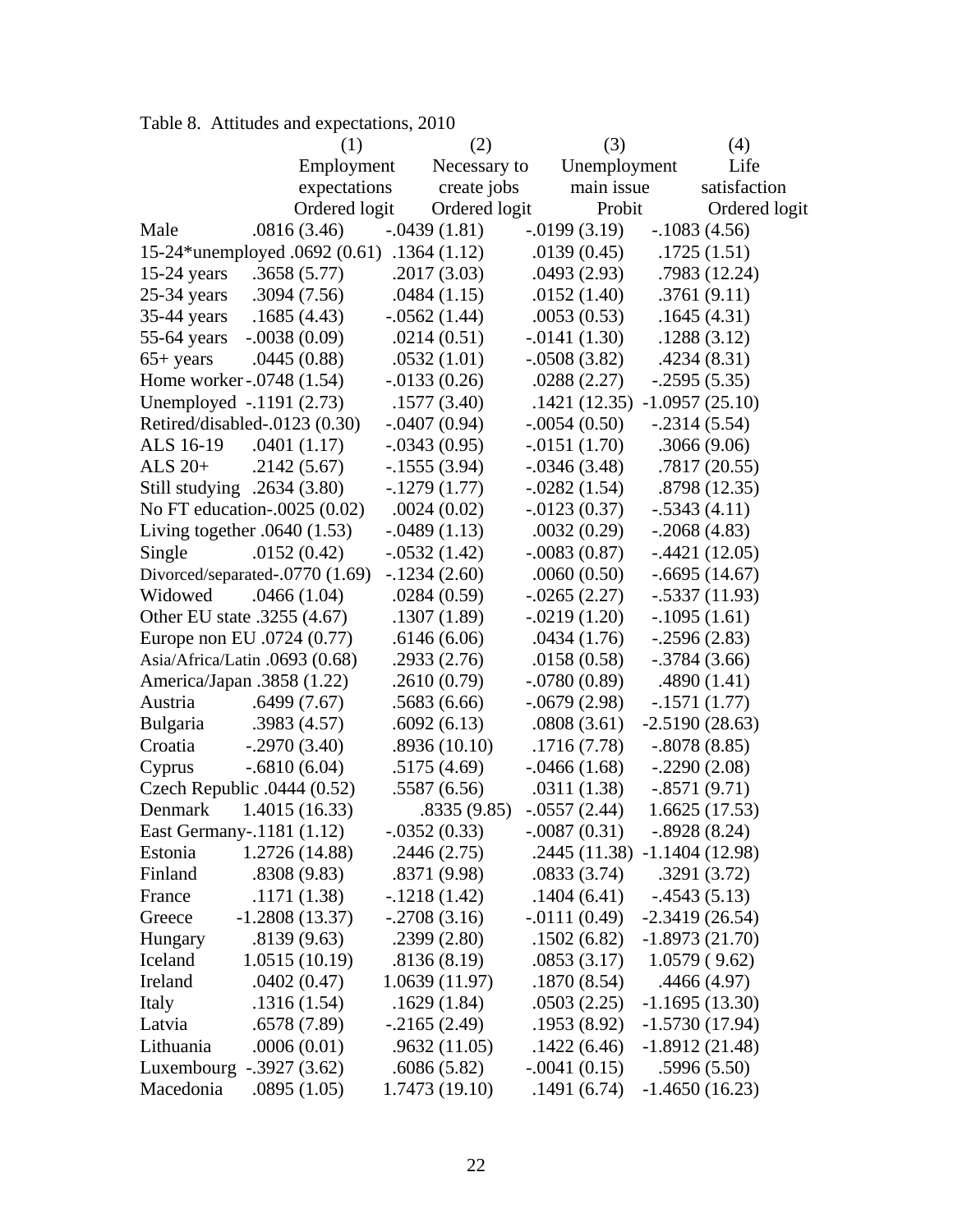| Malta                 | .8118(7.34)                 | .2218(1.97)    | $-0.3147(10.97)$ | $-.4782(4.22)$   |
|-----------------------|-----------------------------|----------------|------------------|------------------|
| Netherlands           | .6657(7.80)                 | $-.1490(1.80)$ | $-.2631(11.62)$  | .7077(7.98)      |
| Poland                | .5324(6.30)                 | .7238(8.23)    | .0552(2.45)      | $-.7725(8.66)$   |
| Portugal              | $-4724(5.27)$               | .3512(3.95)    | .1618(7.26)      | $-2.0441(23.35)$ |
| Romania               | $-.8601(9.42)$              | 1.0423(11.45)  | $-.0617(2.73)$   | $-2.8260(32.07)$ |
| Slovakia              | .2379(2.78)                 | 1.1254(13.15)  | .1889(8.67)      | $-.8867(9.99)$   |
| Slovenia              | $-.0969(1.13)$              | $-.0445(0.53)$ | .0713(3.20)      | $-.3659(4.14)$   |
| Spain                 | .3549(4.07)                 | .3472(3.82)    | .2510(11.58)     | $-0.4443(4.96)$  |
| Sweden                | 2.0228(23.05)               | .9473(11.35)   | .1523(7.00)      | .8669(9.82)      |
| <b>Turkish Cyprus</b> |                             | .5669(4.89)    |                  | $-1.1993(10.63)$ |
| Turkey                | .1997(2.21)                 | .1934(1.99)    | .2080(9.16)      | $-0.9630(9.93)$  |
| UK.                   | .6303(7.79)                 | .7395(9.23)    | $-1200(5.62)$    | .7489(8.93)      |
|                       | West Germany .3498 (4.16)   | $-.2990(3.53)$ | $-.0465(2.06)$   | $-1130(1.28)$    |
| /cut1                 | .1006                       | $-1.6815$      | $-3.4753$        |                  |
| /cut2                 | 1.8205                      | $-.0159$       | $-1.7428$        |                  |
| /cut3                 |                             | 2.1023         | 1.2795           |                  |
| N                     | 28,872                      | 25,418         | 30,215           | 30,580           |
|                       | Pseudo/Adjusted $R^2$ .0599 | .0286          | .0625.1505       |                  |

Source: Eurobarometer #73.4, May 2010.

Notes: Excluded categories, Age left school<16 and ages 45-54, Belgium; EU national and married. T-statistics in parentheses.

Q1. What are your expectations for the next twelve months: will the next twelve months be better  $(=3)$ , worse  $(=2)$  or the same  $(=1)$ , when it comes to the employment situation in (our country).

Q2. In a international financial and economic crisis, it is necessary to increase public deficits to create jobs Totally agree  $(=4)$ ; Tend to agree  $(=3)$ ; Tend to disagree  $(=2)$ ; Totally disagree  $(=1)$ .

Q3. What do you think are the two most important issues facing (our country) at the moment - unemployment?

Q4. On the whole, are you very satisfied  $(=4)$ , fairly satisfied  $(=3)$ , not very satisfied  $(=2)$  or not at all satisfied  $(=1)$  with the life you lead?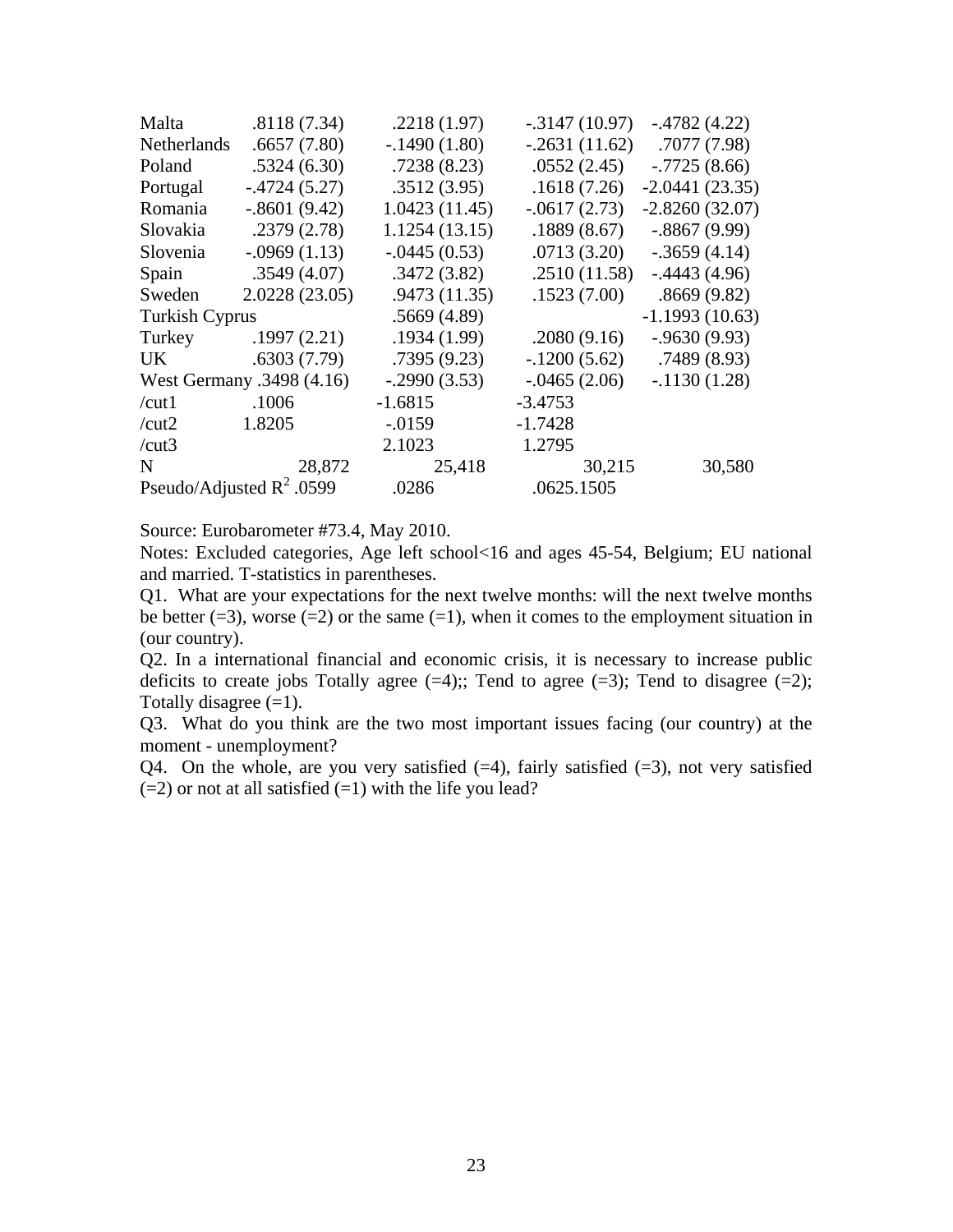|                                         | Number of months unemployed |               |                |                |                 |                |  |
|-----------------------------------------|-----------------------------|---------------|----------------|----------------|-----------------|----------------|--|
|                                         | $\theta$                    | $>0 \& 0 < 3$ | $\geq$ 3 & < 6 | $\geq 6 \< 12$ | $\geq$ 12 & <24 | $\geq$ 24      |  |
| Social class (1958) - I                 | 5                           | 5             | 4              | 4              | 3               | $\overline{2}$ |  |
| Social class (1958) - II                | 14                          | 13            | 15             | 12             | 9               | 3              |  |
| Social class (1958) - III - nonmanual   | 11                          | 10            | 9              | 8              | 9               | 6              |  |
| Social class (1958) - III - manual      | 51                          | 49            | 50             | 52             | 50              | 50             |  |
| Social class (1958) - IV                | 11                          | 15            | 11             | 13             | 15              | 16             |  |
| Social class (1958) - V                 | 7                           | 9             | 10             | 11             | 15              | 23             |  |
| IQ score at 11                          | 45.3                        | 45.0          | 43.1           | 42.5           | 38.0            | 32.7           |  |
| Math score at 11                        | 18.0                        | 17.9          | 16.3           | 16.2           | 13.6            | 10.5           |  |
| Reading score at 16                     | 26.3                        | 26.4          | 25.7           | 25.0           | 22.9            | 19.9           |  |
| Math score at 16                        | 13.6                        | 13.5          | 12.6           | 12.1           | 10.2            | 8.7            |  |
| Malaise score at 23                     | 2.48                        | 2.67          | 2.94           | 3.27           | 3.65            | 4.21           |  |
| Malaise score at 50                     | 1.36                        | 1.43          | 1.52           | 1.86           | 1.96            | 2.22           |  |
| Unemployed at age 33 (%)                | 1.1                         | 0.6           | 1.1            | 3.0            | 2.5             | 9.5            |  |
| Unemployed at age $42$ (%)              | 1.1                         | 1.5           | 1.8            | 4.1            | 4.5             | 8.9            |  |
| Unemployed at age $50$ (%)              | 1.6                         | 1.7           | 3.3            | 4.1            | 4.4             | 10.0           |  |
| Very difficult financially at $50\,(%)$ | 1.6                         | 3.3           | 1.9            | 5.4            | 6.6             | 5.0            |  |
| Happy at 50                             | 3.54                        | 3.51          | 3.46           | 3.4            | 3.27            | 3.19           |  |
| Life satisfaction at 50                 | 7.45                        | 7.28          | 7.09           | 7.1            | 6.92            | 6.63           |  |
| Gross weekly pay at 50                  | £592                        | £578          | £501           | £479           | £428            | £373           |  |
| No academic qualification at 50 $(\%)$  | 15.1                        | 15.9          | 16.4           | 21.4           | 30.8            | 51.0           |  |

Table 9. Characteristics of individuals in the NCDS according to number of months unemployed between ages 16 and 23

Notes; 'Very difficult financially' refers to an individual's assessment of their personal situation. Social class refers to mother's husband in the Perinatal Mortality Study in 1958.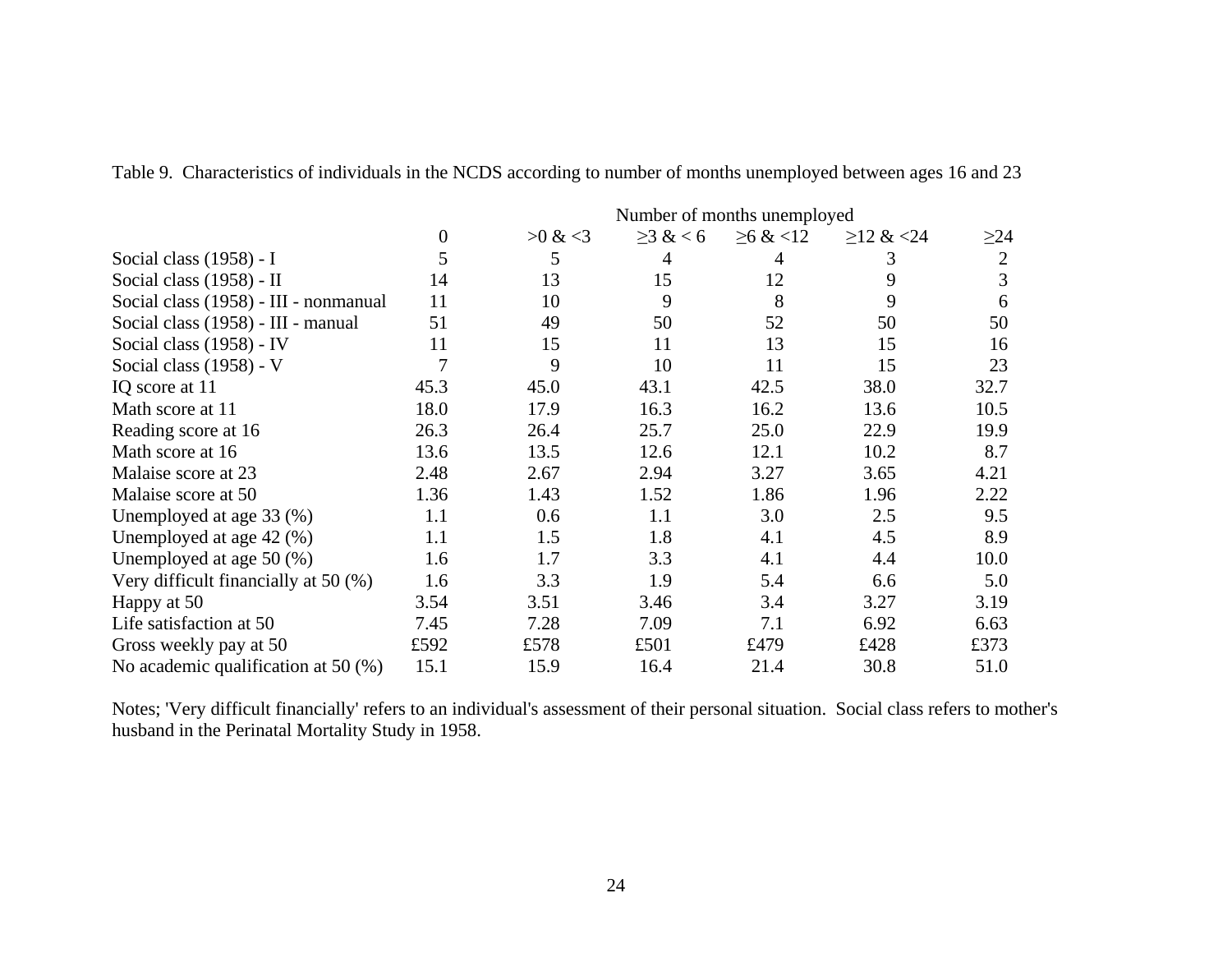Table 10. Log weekly wages in 2008/2009 at age 50

|                                                         |        | (1)            |                               | (2)   |                | (3)        |
|---------------------------------------------------------|--------|----------------|-------------------------------|-------|----------------|------------|
| Months unemployed $\leq$ 23-.0138 (10.00) -.0092 (8.10) |        |                |                               |       | $-.0090(7.15)$ |            |
| Male                                                    |        |                | $.6813(35.73)$ $.3263(17.15)$ |       | .3183(15.63)   |            |
| Unemployed in 2004                                      |        |                |                               |       | $-1249(1.50)$  |            |
| Part-time dummy                                         |        | No             |                               | Yes   |                | <b>Yes</b> |
| Permanent job dummy                                     |        | N <sub>0</sub> |                               | Yes   |                | Yes        |
| Region dummies (10)                                     |        | N <sub>o</sub> |                               | Yes   |                | Yes        |
| School dummies (8)                                      |        | N <sub>o</sub> |                               | Yes   |                | Yes        |
| Industry dummies (59)                                   |        | No             |                               | Yes   |                | Yes        |
| Workplace size dummies (4)                              |        | N <sub>o</sub> |                               | Yes   |                | Yes        |
| Constant                                                | 5.7595 |                | 5.3279                        |       | 5.2758         |            |
| Adjusted $R^2$                                          | .1878  |                | .5017                         |       | .4923          |            |
| N                                                       |        | 5,879          |                               | 5,878 |                | 5,309      |

Source: National Child Development Study, 1958 birth cohort